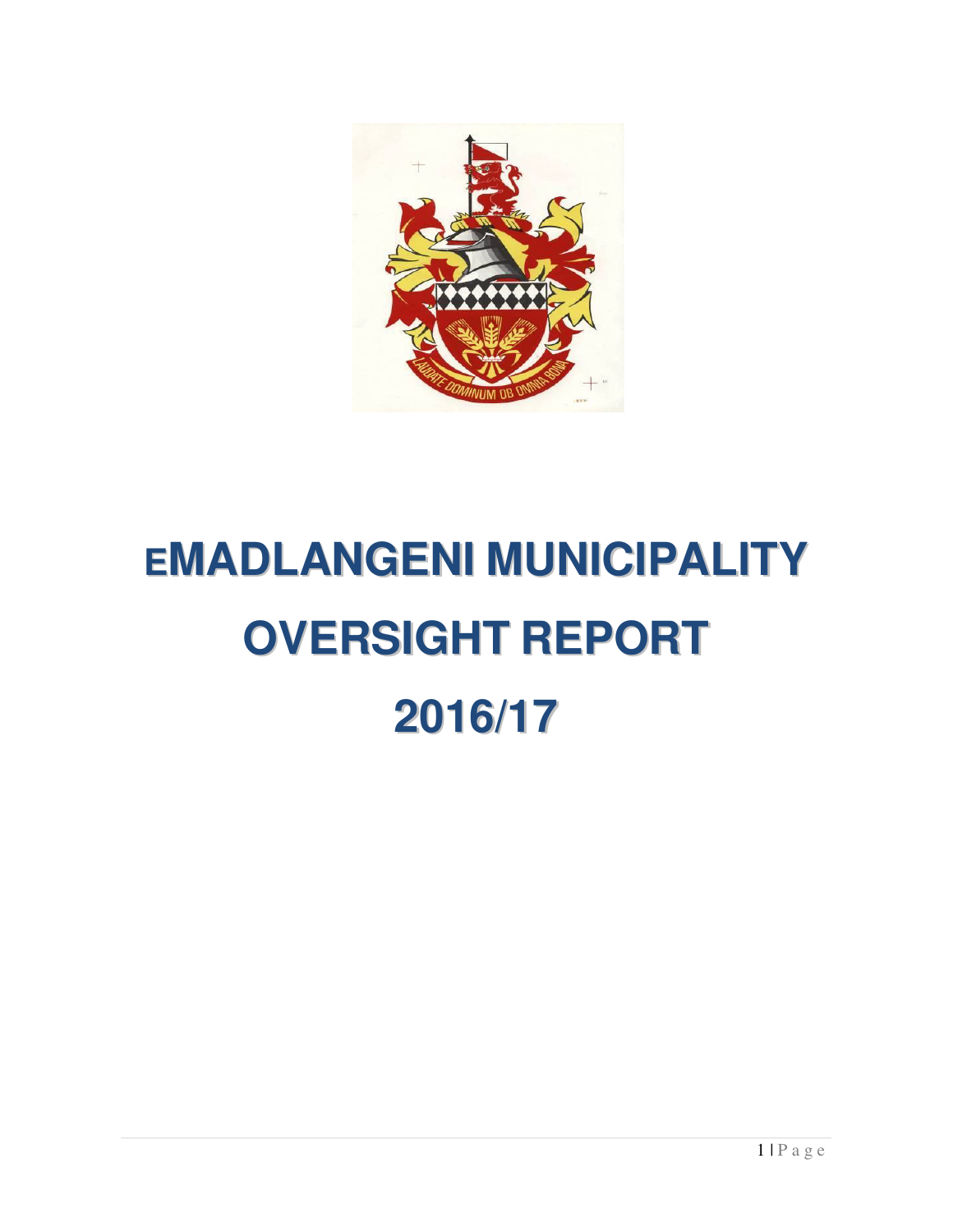# **TABLE OF CONTENTS**

| ANNEXURE 1: AUDITOR GENERAL REPORT 2016/17  ERROR! BOOKMARK NOT<br>DEFINED.             |
|-----------------------------------------------------------------------------------------|
| ANNEXURE 2: MANAGEMENT AUDIT REPORT ACTION PLAN  ERROR!<br><b>BOOKMARK NOT DEFINED.</b> |
| <b>ANNEXURE 3: RESOLUTION EXTRACT FOR TABLING AN ANNUAL REPORT</b>                      |

**ANNEXURE 4: ADVERT FOR PUBLICATION OF THE ANNUAL REPORT ...** ERROR! BOOKMARK NOT DEFINED.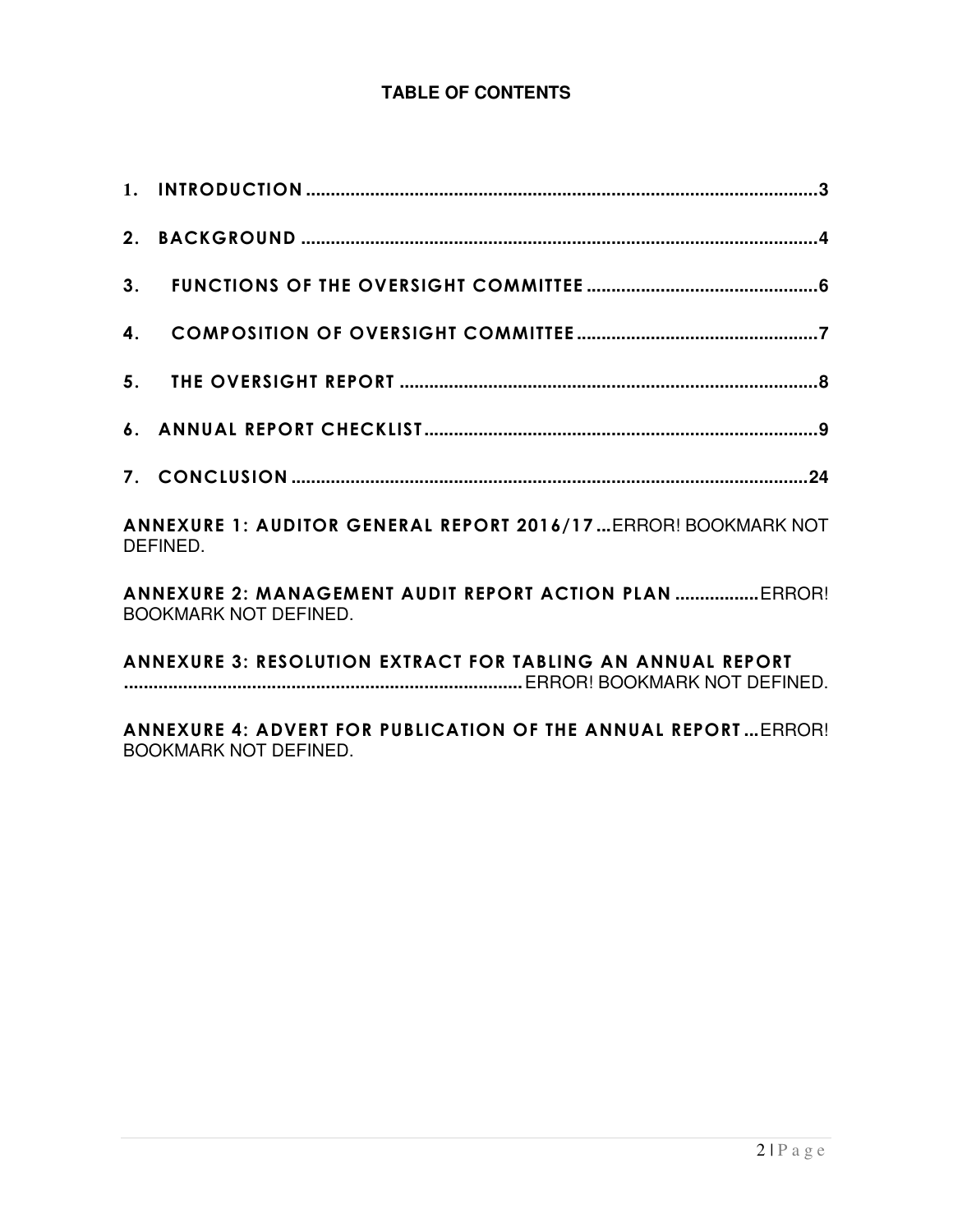## **1. INTRODUCTION**

The Municipal Finance Management Act (MFMA) assigns specific oversight responsibilities to Council in regards to the Annual Report and the preparation of an Oversight Report.

Given the processes required by Council to effectively undertake its oversight role, the establishment of an Oversight Committee of Council would provide the appropriate mechanism in which Council could fulfil its oversight responsibilities.

The Oversight Committee's primary role will be to consider the Annual Report, receive input from the various role players and to prepare a draft Oversight Report for consideration by Council.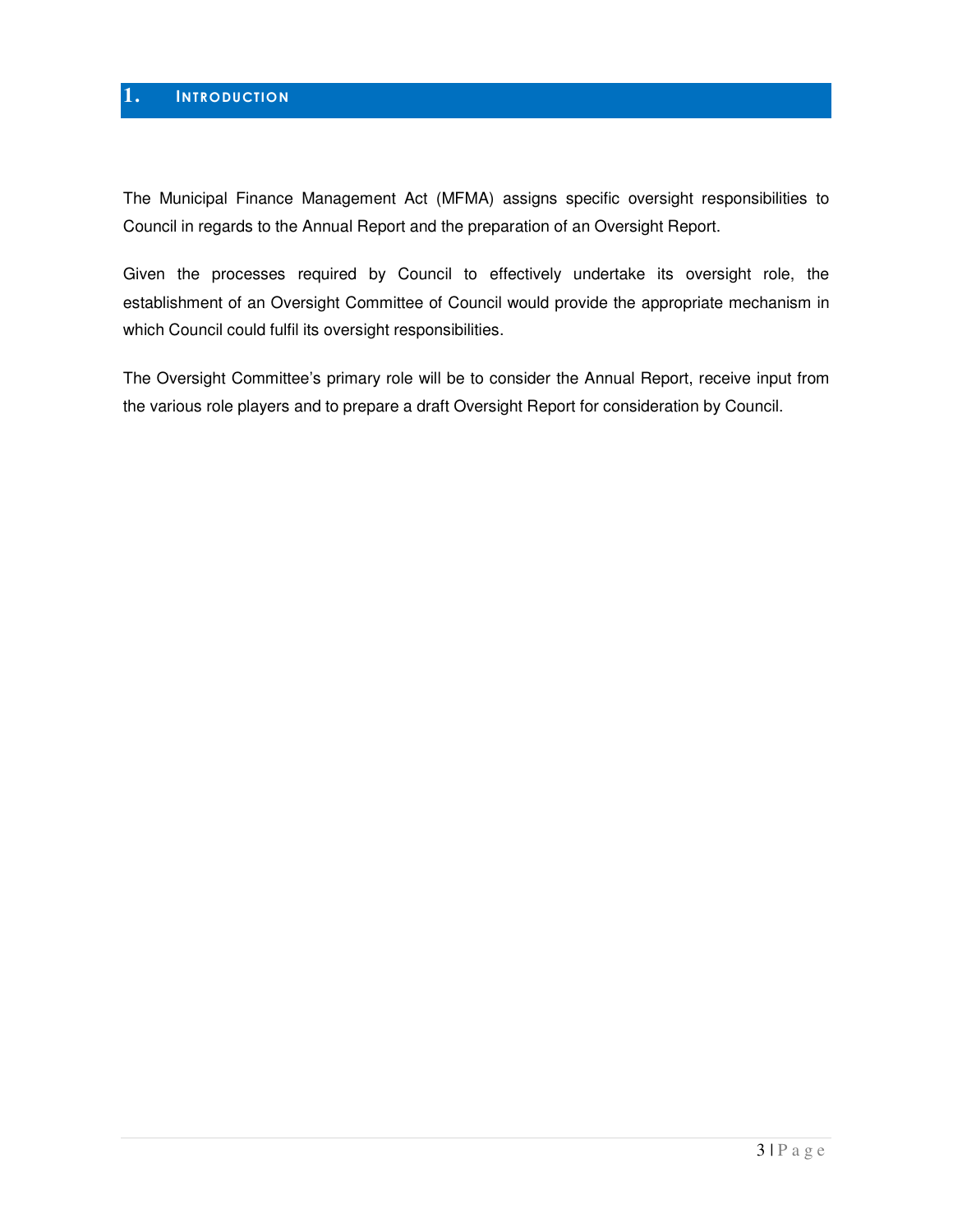## **2. BACKGROUND**

The oversight role of Council is an important component of the financial reforms and it is achieved through the separation of roles and responsibilities between Council, the Executive (Mayor and Executive Committee) and Administration. Good governance, effective accountability, and oversight can only be achieved if there is a clear distinction between the functions performed by the different role players.

Non-executive Councillors are required to maintain oversight on the performance of specific responsibilities and delegated powers that they have given to the Executive (Mayor/Executive Committee). In other words, in exchange for the powers in which Council have delegated to the Executive, Council retains a monitoring and oversight role ensuring that there is accountability for the performance or non performance of the municipality.

The Municipal Finance Management Act, No.56 of 2003 (MFMA) vests in Council specific powers of approval and oversight.

- $\checkmark$  Approval of budgets;
- Approval of Budget related Policies; and
- Review of the Annual Report and adoption of the Oversight Report.

In preparation of the 2016/17 financial year Annual Report the municipality followed the following process as clearly outlined in the legislation.

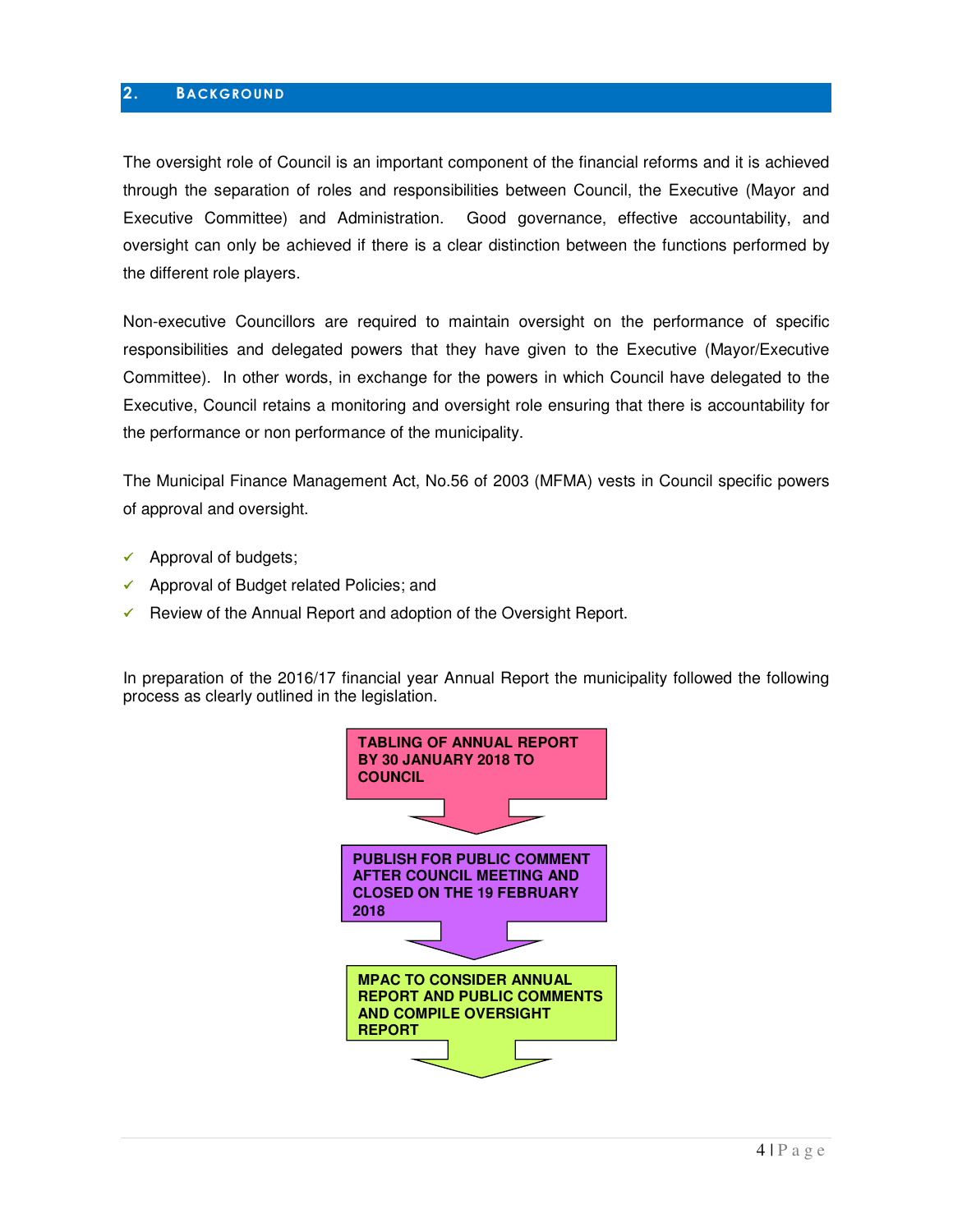

It is also important to highlight that a notice was given in terms of section 21 of the Municipal Systems Act, No 32 of 2000 read with section 127(5) of the Municipal Finance Management Act that the Annual Report was open for comments and/or inputs by the community and stakeholders until the 19 February 2018. The Annual report was placed at all municipal offices, library and the municipal website www.emadlangeni.gov.za.

After the closing date for submission of comments and inputs on the annual report, the municipality did not receive any comments from the members of the public for consideration by the Management and Municipal Public Accounts Committee as an oversight body.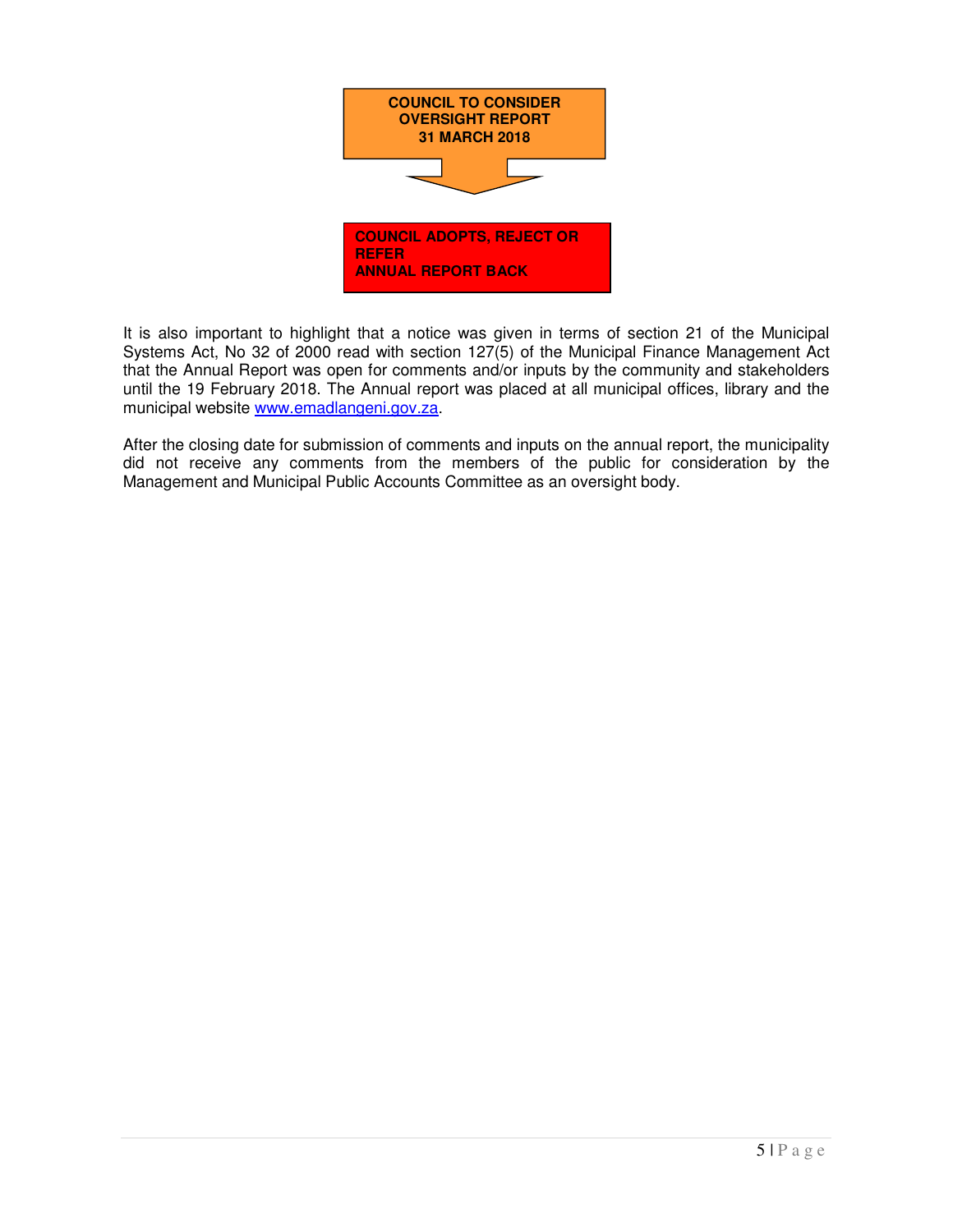## **3. FUNCTIONS OF THE OVERSIGHT COMMITTEE**

The functions of the Oversight Committee are to:

- $\checkmark$  Undertake a review and analysis of the Annual Report.
- $\checkmark$  Invite, receive, and consider inputs from Councilors and Portfolio Committees, on the Annual Report.
- Consider written comments received on the Annual Report from the public consultation process.
- $\checkmark$  Conduct Public Hearing(s) to allow the local community or any organs of state to make representations on the Annual Report.
- $\checkmark$  Receive and consider Council's Audit Committee views and comments on the annual financial statements and the performance report.
- $\checkmark$  Preparation of the draft Oversight Report, taking into consideration, the views and inputs of the public, representative(s) of the Auditor-General, organs of state, Council's Audit Committee and Councilors.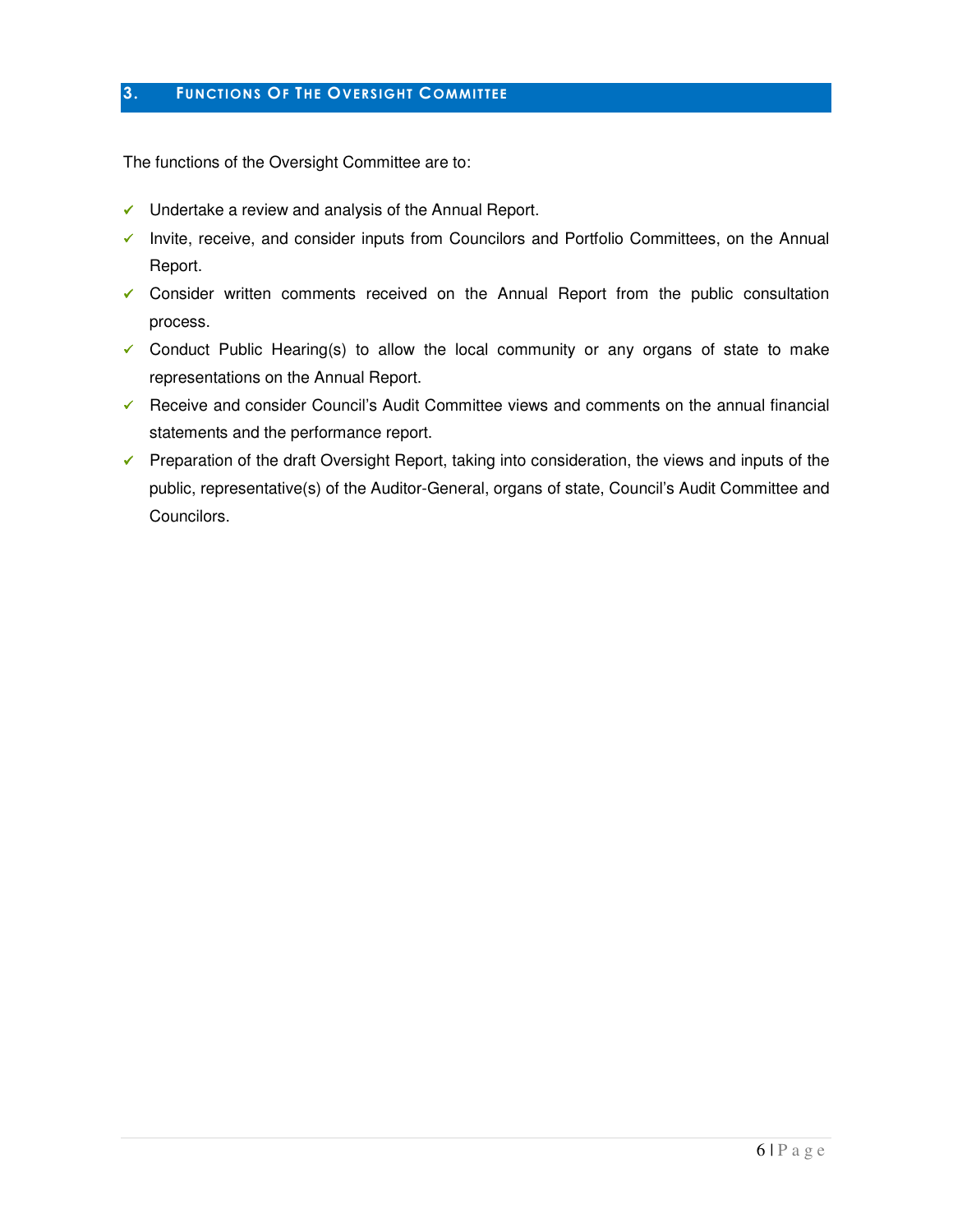# **4. COMPOSITION OF OVERSIGHT COMMITTEE**

## **4.1 Membership**

The Oversight Committee is a committee of Council established under section 79 of the Municipal Structures Act, 1998. Section 79, allows for the co-option of advisory members to a Committee of Council, who are not members of the Council.

Due to the separation of roles and responsibilities, between Council and the Executive (Mayor and Executive Committee) it is not appropriate that members of the Executive Committee be members of the Oversight Committee.

## **4.2 Authority & Power**

The Oversight Committee is delegated the responsibility to conduct meetings and to hold public hearings to receive and hear public submissions on the Annual Report, on behalf of Council.

Timely notice of all meetings should be given and all meetings held by the Oversight Committee must be open to the public and minutes of the meetings must be submitted to Council meetings.

## **4.3 Meeting Schedule**

The Annual Report submitted to Council on the 30 January 2018 meeting, was referred to the Oversight Committee. The community was advised through the print media of the availability of the Annual Report and was invited to submit representations on the report.

The Annual Report was available at all municipal library and was also placed at the eMadlangeni Local Municipality website. The Annual Report was submitted to the Auditor-General, Provincial Treasury and the Department of Local Government and Traditional Affairs.

At the closing date for public submissions of 19 February 2018, no submissions were received.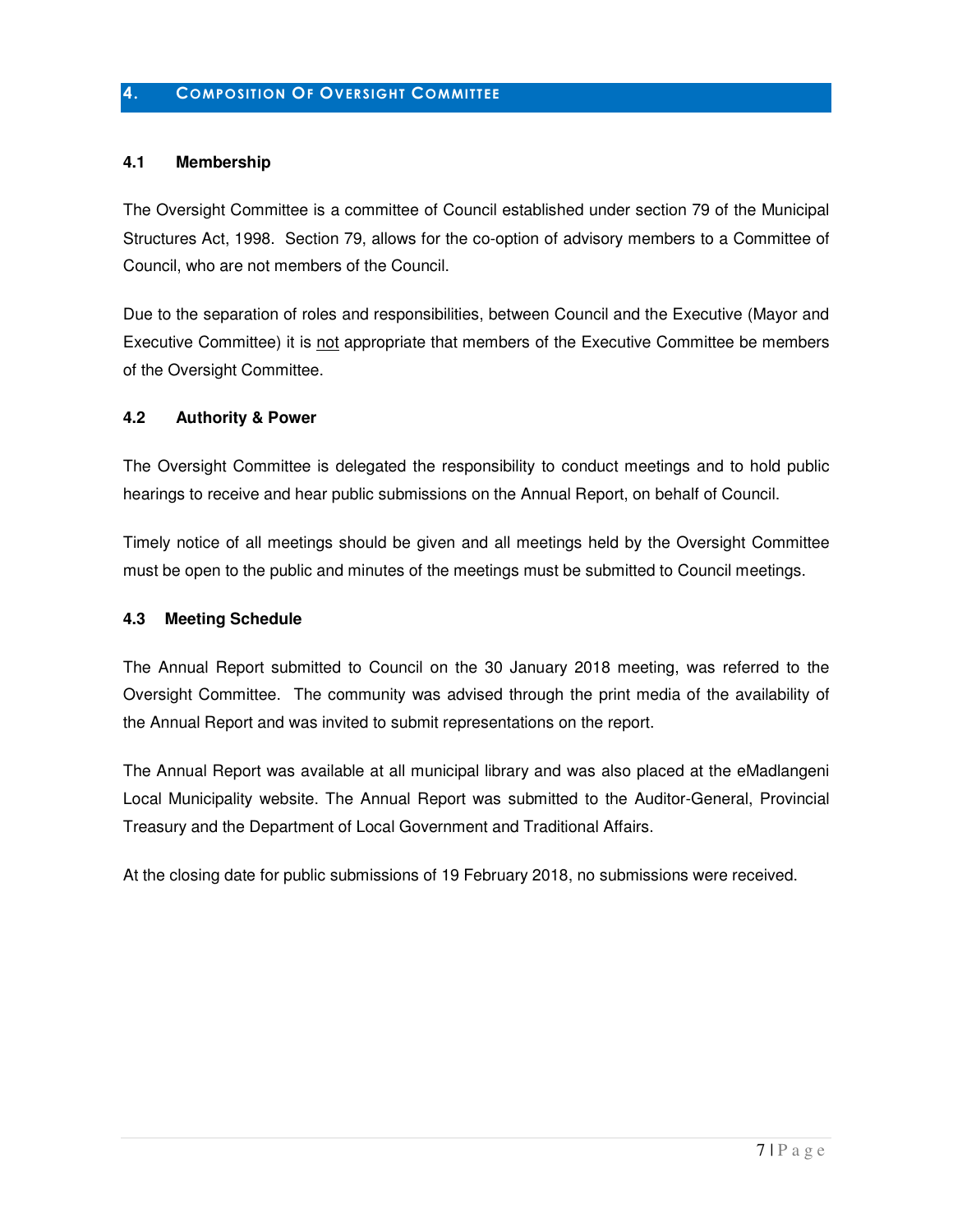# **5. THE OVERSIGHT REPORT**

This Oversight Report is for the financial year ended 30 June 2017 and addresses 2016/17 annual report. The said Annual Report must at least address the following:

# **Introduction and Overview**

Overview of the Municipal Area

#### **Human Resource and Organizational Management**

Municipal services Political and Administration structures

#### **Performance highlights and challenges**

Service delivery highlights of the past year and possible improvement interventions.

## **Financial Information**

Annual Financial Statements Audit Committee Report Report of the Auditor-General Management Responses to the Audit Report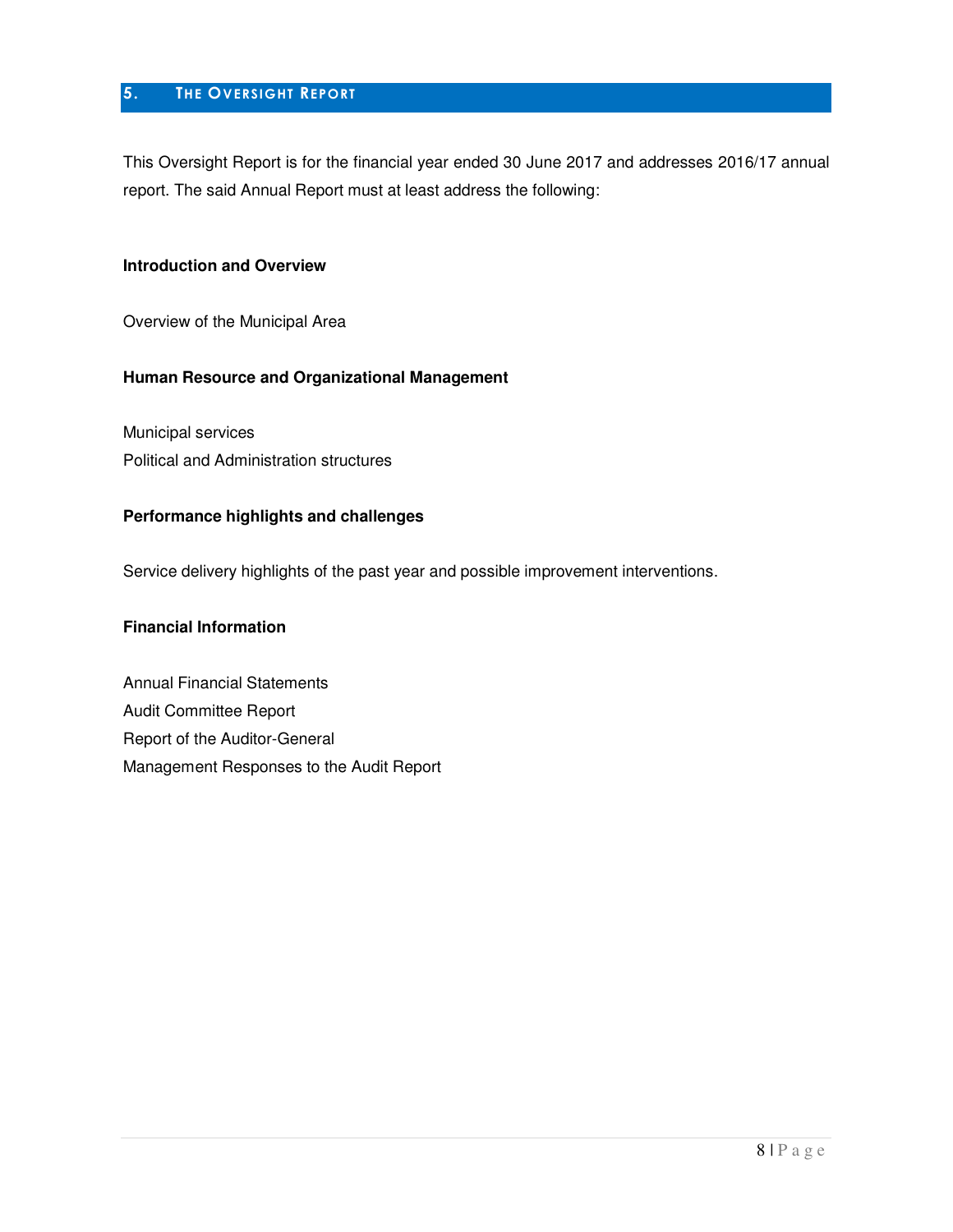# **6. ANNUAL REPORT CHECKLIST**

| <b>INFORMATION</b>           |                                                |                                 |
|------------------------------|------------------------------------------------|---------------------------------|
| REQUIRED TO BE               | COUNCIL<br><b>AND</b><br><b>CONSIDERATIONS</b> |                                 |
| <b>INCLUDED</b><br>IN        | <b>QUESTIONS</b>                               | <b>RESPONSES/ COMMENTS</b>      |
| <b>ANNUAL REPORTS</b>        |                                                |                                 |
| <b>Financial</b><br>1.       | Financial reporting matters to be considered   |                                 |
| Matters - Annual             |                                                |                                 |
| <b>Financial</b>             |                                                |                                 |
| <b>Statements</b>            |                                                |                                 |
| <b>Section</b><br>121<br>(3) |                                                |                                 |
| <b>MFMA</b>                  |                                                |                                 |
| 121(3)(a)                    | The AFS are to be in the form as required by   |                                 |
| The<br>annual                | the applicable accounting standards. MFMA      | Yes.                            |
| financial                    | Circular 18 with annexures, 23 June 2005,      |                                 |
| (AFS)<br>statements          | provides guidelines on the accounting          | Refer to Chapter 5.             |
| for the municipality         | standards for municipalities.                  |                                 |
| and, if applicable,          | Have the required standards been met?          |                                 |
| consolidated                 |                                                |                                 |
| statements (with all         |                                                |                                 |
| entities)<br>as              |                                                |                                 |
| submitted<br>to<br>the       |                                                |                                 |
| Auditor-General.             |                                                |                                 |
| 121(3)(a)                    | The above applies also to the AFS of           | Not applicable.<br>There are no |
| 121(4)                       | municipal entities.                            | municipal entities.             |
| 121(4)(b)                    |                                                |                                 |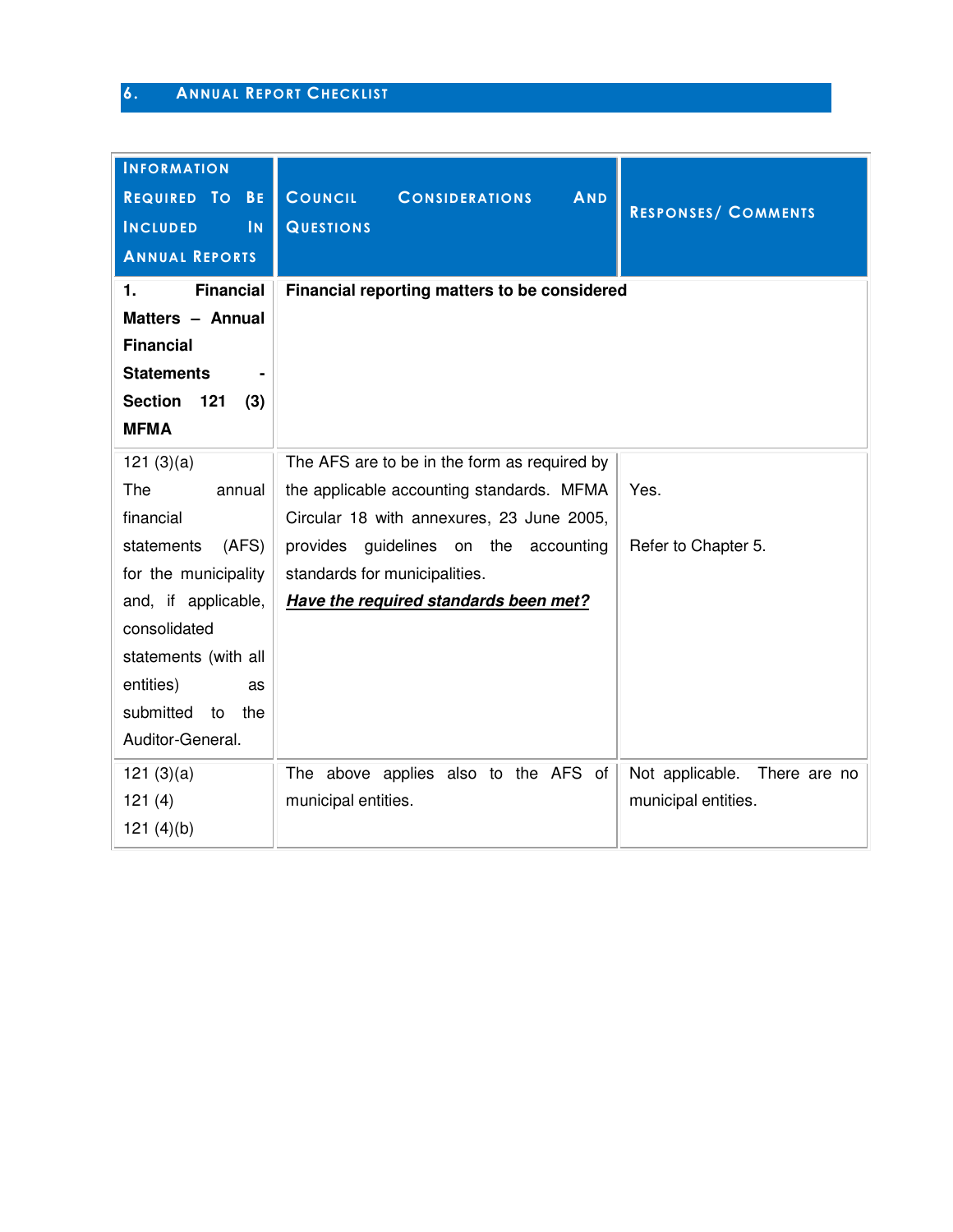| <b>INFORMATION</b>                                                                                                                                                                 |                                                                                                                                                                                                                                                                                                                                                                                                                                                                                                                                                                                                                                                                                                                                                                                                                         |                                                                        |
|------------------------------------------------------------------------------------------------------------------------------------------------------------------------------------|-------------------------------------------------------------------------------------------------------------------------------------------------------------------------------------------------------------------------------------------------------------------------------------------------------------------------------------------------------------------------------------------------------------------------------------------------------------------------------------------------------------------------------------------------------------------------------------------------------------------------------------------------------------------------------------------------------------------------------------------------------------------------------------------------------------------------|------------------------------------------------------------------------|
| REQUIRED TO BE                                                                                                                                                                     | <b>COUNCIL</b><br>AND<br><b>CONSIDERATIONS</b>                                                                                                                                                                                                                                                                                                                                                                                                                                                                                                                                                                                                                                                                                                                                                                          | <b>RESPONSES/ COMMENTS</b>                                             |
| <b>INCLUDED</b><br>$\overline{\mathsf{N}}$                                                                                                                                         | <b>QUESTIONS</b>                                                                                                                                                                                                                                                                                                                                                                                                                                                                                                                                                                                                                                                                                                                                                                                                        |                                                                        |
| <b>ANNUAL REPORTS</b>                                                                                                                                                              |                                                                                                                                                                                                                                                                                                                                                                                                                                                                                                                                                                                                                                                                                                                                                                                                                         |                                                                        |
| 121<br>(3)<br>(e)<br>An<br>assessment by the<br>accounting<br>officer<br>on any arrears on<br>municipal<br>taxes<br>service<br>and<br>charges,<br>including<br>municipal entities. | Has<br>adequate<br>an<br>been<br>assessment<br>included?<br>Is there sufficient explanation of the causes<br>of the arrears and of actions to be taken to<br>remedy the situation?<br>Is any other action required to be taken?                                                                                                                                                                                                                                                                                                                                                                                                                                                                                                                                                                                         | Yes.<br>Refer to Municipal Manager's<br>Foreword of the Annual Report. |
| 121(3)(g)<br>Particulars of any<br>corrective<br>action<br>taken<br>be<br><b>or</b><br>to<br>taken in response<br>to issues raised in<br>the audit reports.                        | The conclusions of the annual audit are:<br>an unqualified audit opinion with or<br>✓<br>without<br>management issues, which<br>means that the financial statements are<br>acceptable;<br>The objective of the municipality should<br>✓<br>be to achieve an unqualified audit<br>opinion.<br>Taking into account the audit report,<br>✓<br>audit opinion and the views of the audit<br>committee, council considered:<br>To what extent does the report<br>indicate serious or minor financial<br>issues?<br>To what extent are the same issues<br>repeated from previous audits?<br>Is the action proposed considered to<br>be adequate to effectively address<br>the issues raised in the audit report?<br>Has a schedule of action to be taken<br>been included in the annual report,<br>with appropriate due dates? | Yes.<br>Refer to chapter 6 Annexures of<br>the Annual Report.          |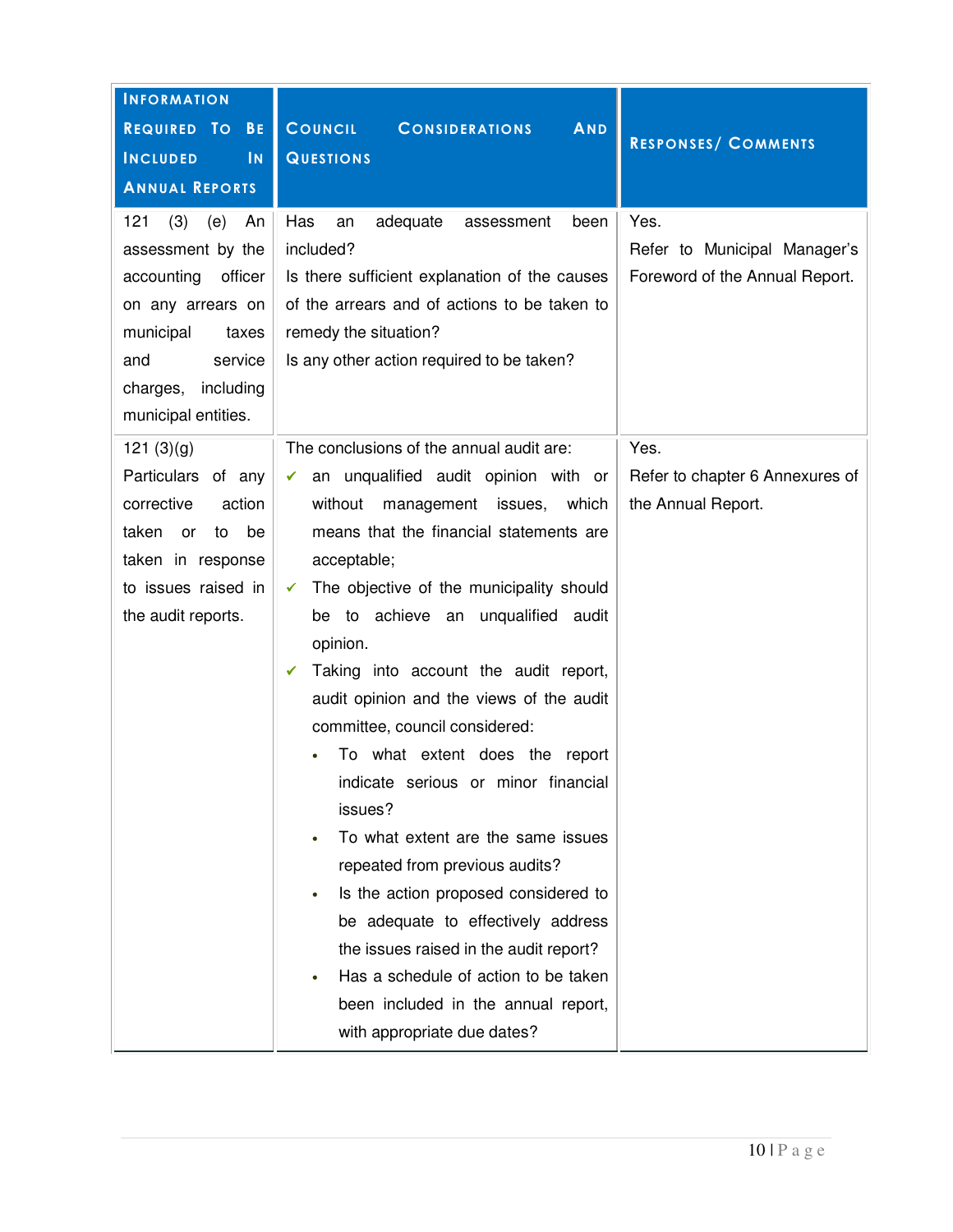| <b>INFORMATION</b><br>REQUIRED TO<br><b>BE</b><br>$\overline{\mathsf{N}}$<br><b>INCLUDED</b><br><b>ANNUAL REPORTS</b>                                                                                                                                                                        | COUNCIL<br><b>AND</b><br><b>CONSIDERATIONS</b><br><b>QUESTIONS</b><br>Note that actions taken on audit issues are<br>to be reported to the provincial legislature,<br>the MEC for Cooperative Government &<br>Traditional Affairs to report on any omissions                                                                                                                                                                                                                                                                                                                                                                       | <b>RESPONSES/ COMMENTS</b><br>Yes.                                     |
|----------------------------------------------------------------------------------------------------------------------------------------------------------------------------------------------------------------------------------------------------------------------------------------------|------------------------------------------------------------------------------------------------------------------------------------------------------------------------------------------------------------------------------------------------------------------------------------------------------------------------------------------------------------------------------------------------------------------------------------------------------------------------------------------------------------------------------------------------------------------------------------------------------------------------------------|------------------------------------------------------------------------|
|                                                                                                                                                                                                                                                                                              | by municipalities in addressing issues.<br>Council should confirm that the audit report<br>has been forwarded to the MEC.                                                                                                                                                                                                                                                                                                                                                                                                                                                                                                          |                                                                        |
| 121(3)(f)<br>An assessment by<br>municipality's<br>the<br>accounting<br>officer<br>of the municipality's<br>performance<br>against measurable<br>performance<br>objectives<br>for<br>revenue collection<br>from each revenue<br>and<br>for<br>source<br>each vote in the<br>approved budget. | The budget of the municipality must contain<br>performance<br>objectives<br>measurable<br>for<br>revenue from each source and for each vote<br>in the budget, taking into account the IDP<br>(MFMA s17(3)(b)). The accounting officer<br>must include these objectives in the annual<br>performance<br>report<br>and<br>report<br>on<br>accordingly.<br>Has the performance met the expectations of<br>council and the community?<br>Have the objectives been met?<br>What explanations have been provided for<br>any non-achievement?<br>What was the impact on the service delivery<br>and expenditure objectives in the budget? | Yes.<br>Refer to Municipal Manager's<br>Foreword of the Annual Report. |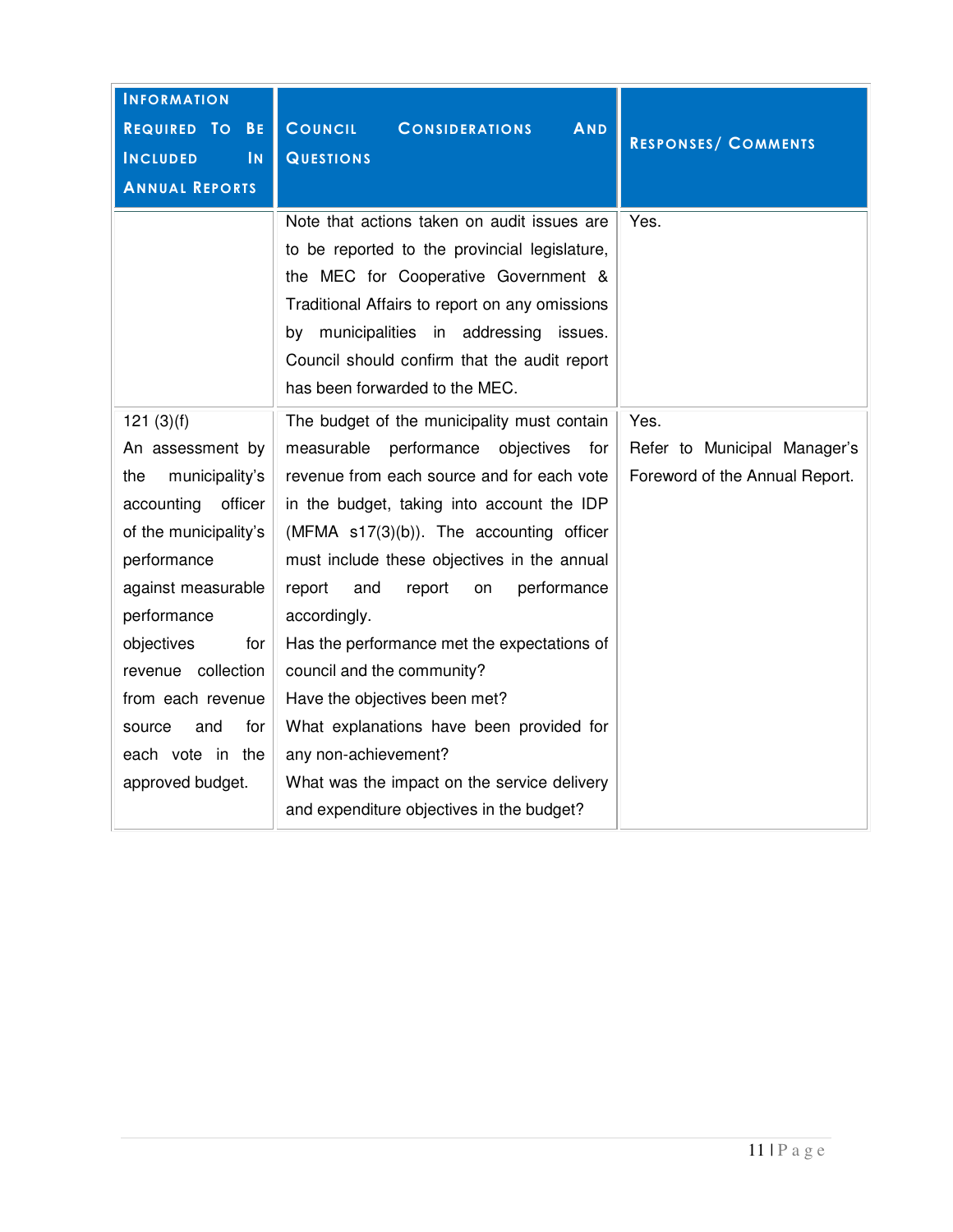| <b>INFORMATION</b><br>REQUIRED TO<br><b>BE</b><br><b>INCLUDED</b><br>$\mathsf{IN}$                                                                                                    | COUNCIL<br>AND<br><b>CONSIDERATIONS</b><br><b>QUESTIONS</b>                                                                                                                                                                                                                                                                                     | <b>RESPONSES/ COMMENTS</b>                           |
|---------------------------------------------------------------------------------------------------------------------------------------------------------------------------------------|-------------------------------------------------------------------------------------------------------------------------------------------------------------------------------------------------------------------------------------------------------------------------------------------------------------------------------------------------|------------------------------------------------------|
| <b>ANNUAL REPORTS</b><br>121<br>(3)(i)(k)<br>Any<br>information<br>as<br>determined by the<br>municipality,<br>the<br>entity or its parent<br>municipality.                           | Review any other information that has been<br>included in regard to the AFS.                                                                                                                                                                                                                                                                    | Not applicable.                                      |
| <b>Financial</b><br>1.<br>Matters - Annual<br><b>Financial</b><br><b>Statements</b><br><b>Section</b><br>121<br>(3)<br><b>MFMA</b>                                                    | Financial reporting matters to be considered                                                                                                                                                                                                                                                                                                    |                                                      |
| 121 $(3)(j)$ and 121<br>(4)(g)<br>Recommendations<br>the<br>of<br>audit<br>committee<br>in<br>relation to the AFS<br>and audit reports of<br>the<br>municipality<br>and its entities. | Have the recommendations of the audit<br>committee in regard to the AFS<br>been<br>adequately addressed by the municipality<br>and/or the entity?<br>What actions need to be taken in terms of<br>these recommendations?<br>Conclusions on these recommendations and<br>the actions required should be incorporated<br>in the oversight report. | Yes.<br>Refer to Appendix G of the<br>Annual Report. |
| <b>Disclosures</b><br>2.<br>$\sim$<br><b>Allocations</b><br>received<br>and<br>made -<br><b>Section</b><br>123-125 MFMA                                                               | <b>Considerations</b>                                                                                                                                                                                                                                                                                                                           |                                                      |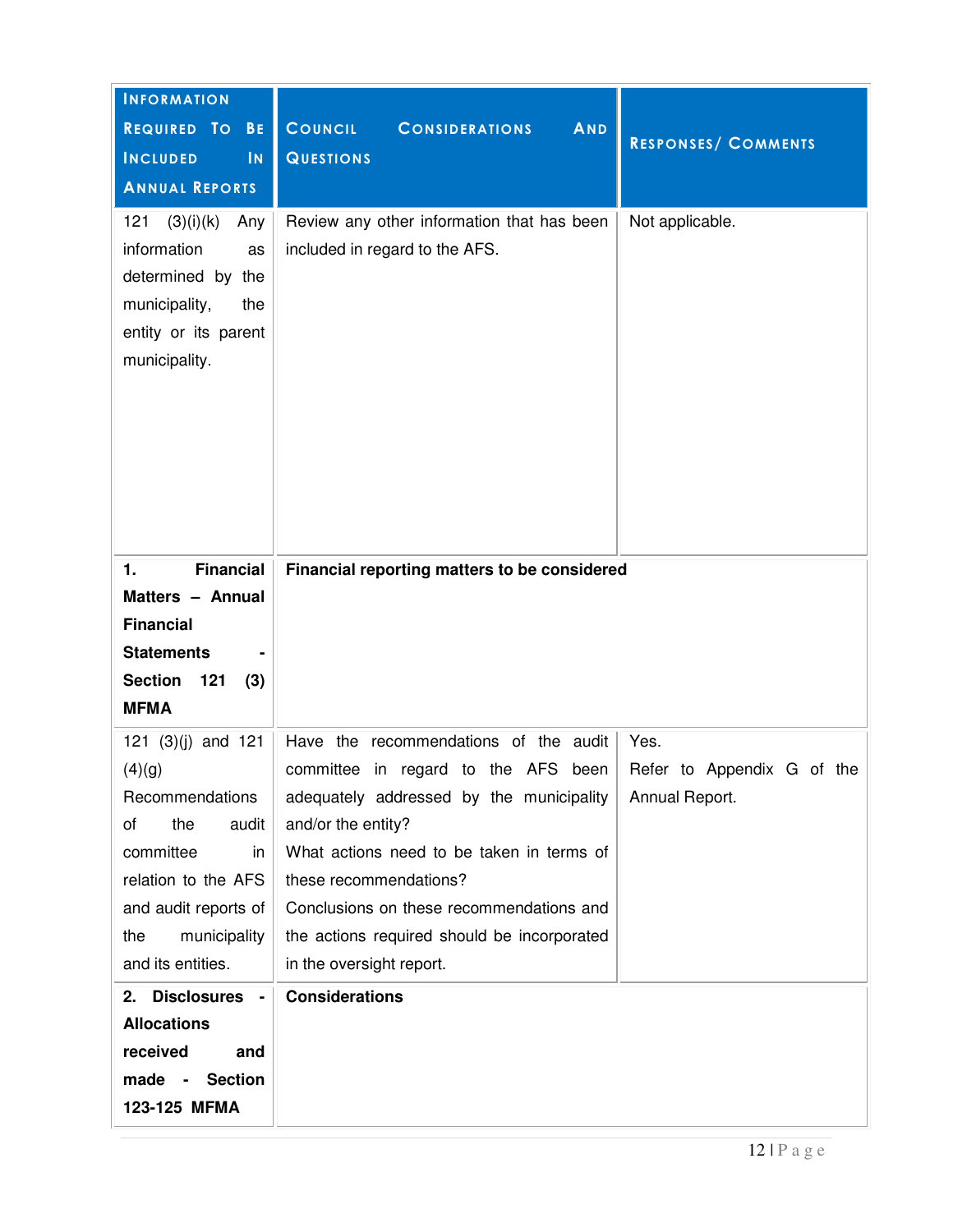| <b>INFORMATION</b><br>REQUIRED TO BE<br><b>INCLUDED</b><br>$\overline{\mathsf{N}}$<br><b>ANNUAL REPORTS</b>                                             | <b>COUNCIL</b><br><b>CONSIDERATIONS</b><br><b>AND</b><br><b>QUESTIONS</b>                                                                                                                                                                                                                                                                                                                                                                                                                                                                                                                                                                                                                                                                   | <b>RESPONSES/ COMMENTS</b>                         |
|---------------------------------------------------------------------------------------------------------------------------------------------------------|---------------------------------------------------------------------------------------------------------------------------------------------------------------------------------------------------------------------------------------------------------------------------------------------------------------------------------------------------------------------------------------------------------------------------------------------------------------------------------------------------------------------------------------------------------------------------------------------------------------------------------------------------------------------------------------------------------------------------------------------|----------------------------------------------------|
| 123(1)(a)<br>Allocations<br>received<br>by<br>and<br>made<br>to<br>the<br>municipality.                                                                 | The report should disclose:<br>Details of allocations received from<br>✓<br>another organ of state in the national or<br>provincial sphere.<br>Details of allocations received from a<br>✓<br>municipal, entity or another municipality.<br>Details of allocations made to any other<br>✓<br>organ of state, another municipality, or a<br>municipal entity.<br>Any other allocation made to<br>the<br>$\checkmark$<br>municipality under Section 214(1) (c) of<br>the Constitution.<br>Have these allocations been received and<br>made? Does the audit report confirm the<br>correctness of the allocations received in<br>terms of DORA and provincial budgets?<br>Does the audit report or the audit committee<br>recommend any action? | Yes.<br>Refer to chapter 5 of the Annual<br>Report |
| 125(1)<br>Information<br>$\mathsf{in}$<br>relation<br>to<br>outstanding<br>debtors<br>and<br>creditors<br>of<br>the<br>municipality<br>and<br>entities. | Municipalities and entities are reminded of<br>the requirement to include, in their annual<br>financial statements, amounts owed to them<br>and persistently delayed beyond 30 days, by<br>national or provincial departments and public<br>entities.<br>It is also a requirement to report on whether<br>the municipality or entity has met its<br>commitments,<br>including<br>the<br>statutory<br>taxes, audit<br>fees,<br>payment<br>of<br>and<br>contributions for pension and medical aid<br>funds.<br>Council should be satisfied that -                                                                                                                                                                                             | Yes<br>Refer to Chapter 5 of the annual<br>report  |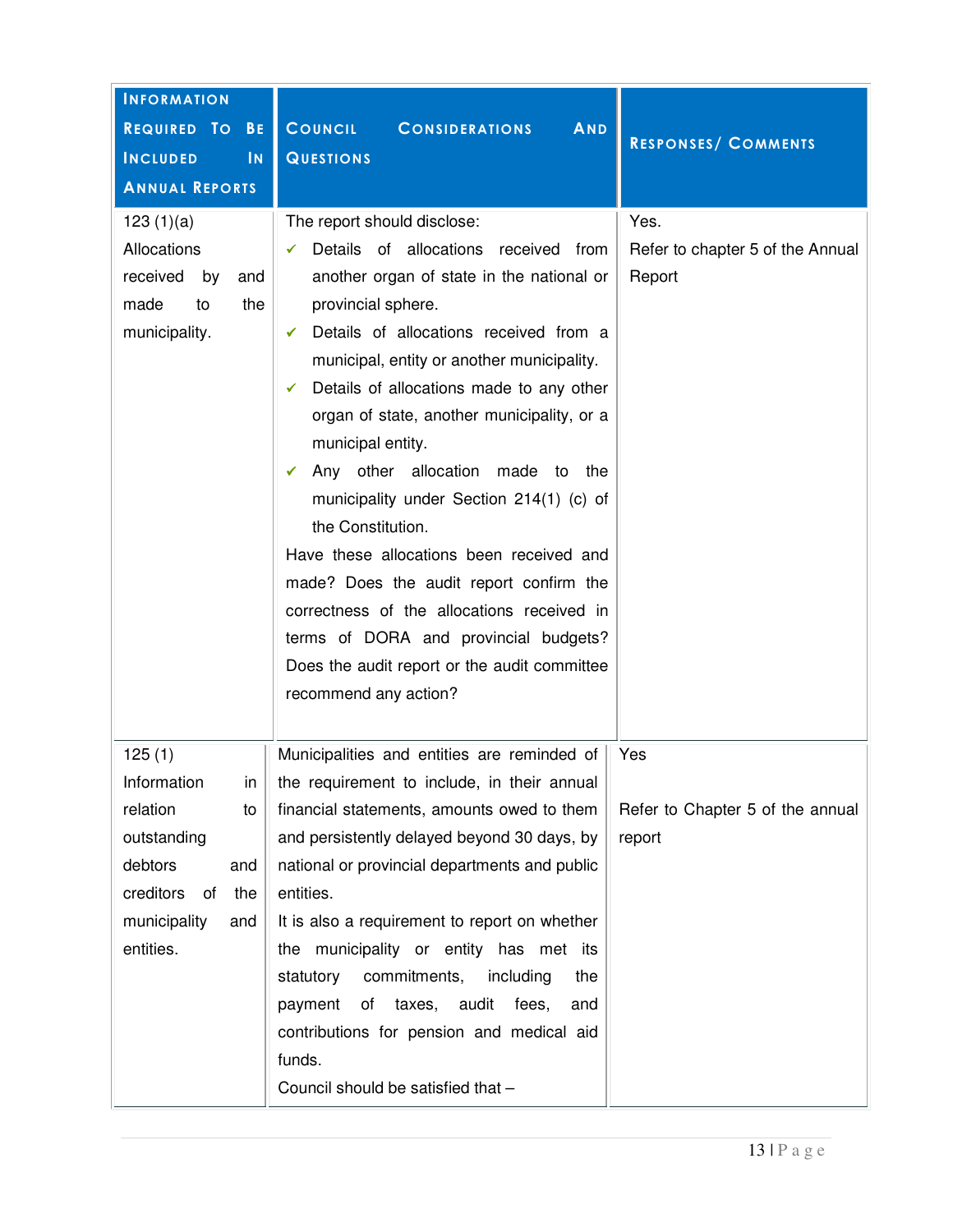| <b>INFORMATION</b><br>REQUIRED TO<br><b>BE</b><br><b>INCLUDED</b><br>$\overline{\mathsf{N}}$<br><b>ANNUAL REPORTS</b> | <b>COUNCIL</b><br><b>CONSIDERATIONS</b><br><b>AND</b><br><b>QUESTIONS</b><br>information<br>✔<br>the<br>has<br>properly<br>been<br>disclosed;<br>conditions of allocations have been met;<br>✔<br>and<br>that any explanations provided<br>are<br>✔                                                                                                                                                                                                                                                                                                                                                                                                                                                                                                                                                                                                                                                                          | <b>RESPONSES/ COMMENTS</b>                  |
|-----------------------------------------------------------------------------------------------------------------------|------------------------------------------------------------------------------------------------------------------------------------------------------------------------------------------------------------------------------------------------------------------------------------------------------------------------------------------------------------------------------------------------------------------------------------------------------------------------------------------------------------------------------------------------------------------------------------------------------------------------------------------------------------------------------------------------------------------------------------------------------------------------------------------------------------------------------------------------------------------------------------------------------------------------------|---------------------------------------------|
| 2. Disclosures -<br><b>Allocations</b><br>received<br>and<br>made - Section<br>123-125 MFMA                           | acceptable.<br><b>Considerations</b>                                                                                                                                                                                                                                                                                                                                                                                                                                                                                                                                                                                                                                                                                                                                                                                                                                                                                         |                                             |
| 123(1)(c)<br>Information<br>in<br>relation to the use<br>allocations<br>οf<br>received.                               | Section 123 of the MFMA and MFMA<br>guidance circular 11, require that<br>the<br>municipality<br>provide<br>information<br>per<br>allocation received per vote and include:<br>The current year and details of spending<br>✔<br>on all previous conditional grants, for the<br>previous two financial years. Information<br>is to be provided per vote. (For example,<br>municipalities must report on all transfers<br>received<br>from<br>provincial<br>housing<br>departments for housing subsidy grants<br>for three financial years, and indicate<br>how such funds were spent, and for what<br>projects.<br>Information<br>whether<br>stating<br>the<br>✔<br>municipality has complied with the<br>conditions of the grants, allocations in<br>terms of section $214(1)(c)$<br>of<br>the<br>Constitution and allocations received<br>from other than another organ of state.<br>Where there is non-compliance, details | Refer to Chapter 5 of the Annual<br>Report. |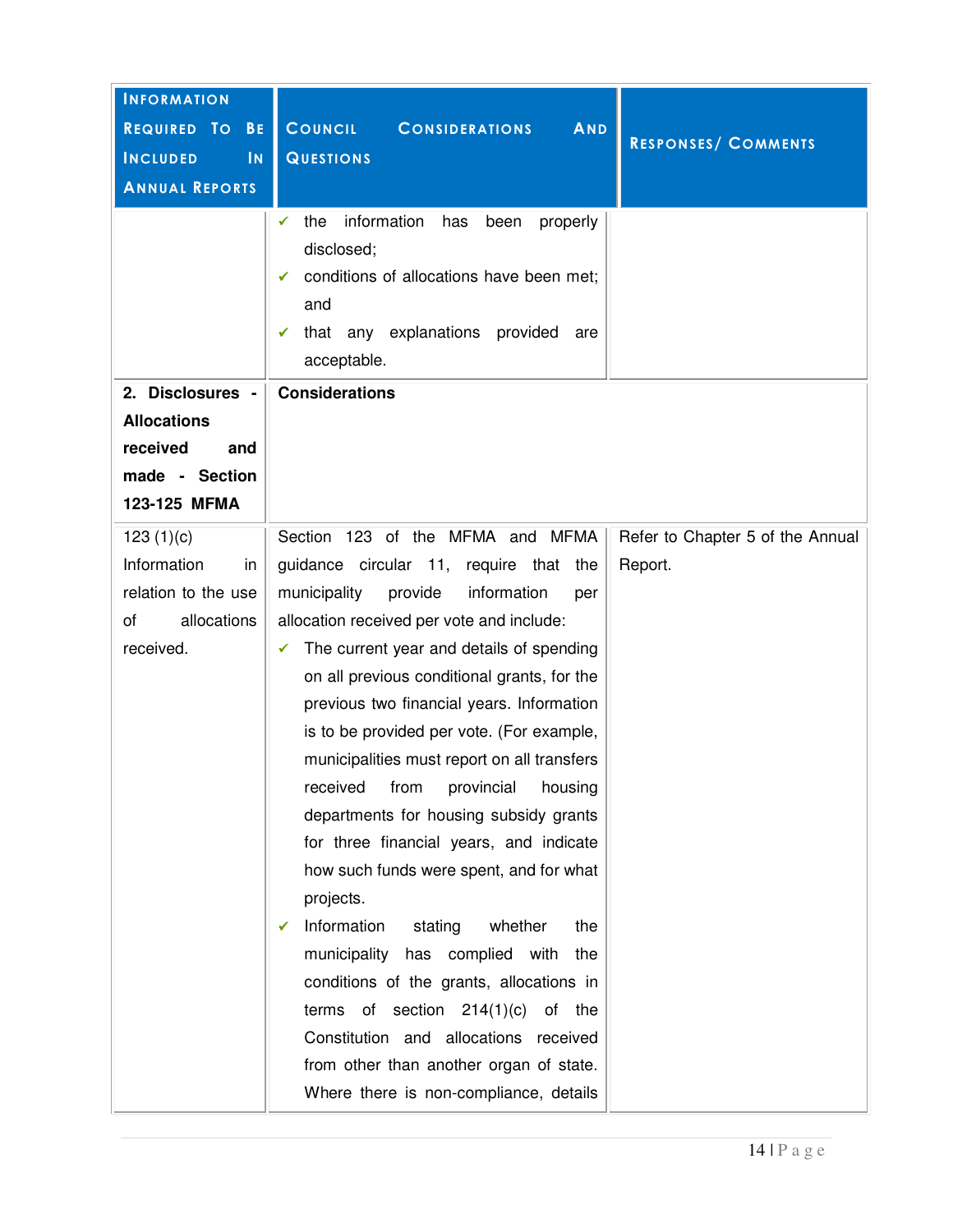| <b>INFORMATION</b>               |                                                                                                                                                                                                                                                                                                                                                                                                                                                                                                                                                                                                                                                                                                                                                                                                                                                                                                                                                                                                                                                                                                          |                            |
|----------------------------------|----------------------------------------------------------------------------------------------------------------------------------------------------------------------------------------------------------------------------------------------------------------------------------------------------------------------------------------------------------------------------------------------------------------------------------------------------------------------------------------------------------------------------------------------------------------------------------------------------------------------------------------------------------------------------------------------------------------------------------------------------------------------------------------------------------------------------------------------------------------------------------------------------------------------------------------------------------------------------------------------------------------------------------------------------------------------------------------------------------|----------------------------|
| REQUIRED TO<br><b>BE</b>         | <b>COUNCIL</b><br><b>CONSIDERATIONS</b><br><b>AND</b>                                                                                                                                                                                                                                                                                                                                                                                                                                                                                                                                                                                                                                                                                                                                                                                                                                                                                                                                                                                                                                                    |                            |
| $\mathsf{IN}$<br><b>INCLUDED</b> | <b>QUESTIONS</b>                                                                                                                                                                                                                                                                                                                                                                                                                                                                                                                                                                                                                                                                                                                                                                                                                                                                                                                                                                                                                                                                                         | <b>RESPONSES/ COMMENTS</b> |
| <b>ANNUAL REPORTS</b>            |                                                                                                                                                                                                                                                                                                                                                                                                                                                                                                                                                                                                                                                                                                                                                                                                                                                                                                                                                                                                                                                                                                          |                            |
|                                  | of the reasons for non-compliance are to<br>be provided.<br>Information on whether allocations under<br>✓<br>the DORA were delayed or withheld and<br>the reasons advanced for this.<br>This information is required on all allocations<br>excluding the municipality's portion of the<br>equitable share and where prescribed<br>otherwise by the nature of the allocation.<br>The Auditor-General will ensure that the<br>audit process includes a proper assessment<br>(and reconciliation) on all national grants<br>received by a municipality. Council should<br>consider this aspect of the audit report and<br>comments by the audit committee on the<br>use of allocations received.<br>Council should be satisfied that -<br>information has<br>the<br>been<br>properly<br>disclosed;<br>$\checkmark$ conditions of allocations have been met;<br>and<br>$\checkmark$ that any explanations provided are<br>acceptable.<br>The comments of the Auditor-General and<br>the views of the audit committee should be<br>used to determine the accuracy and<br>appropriateness of this information. |                            |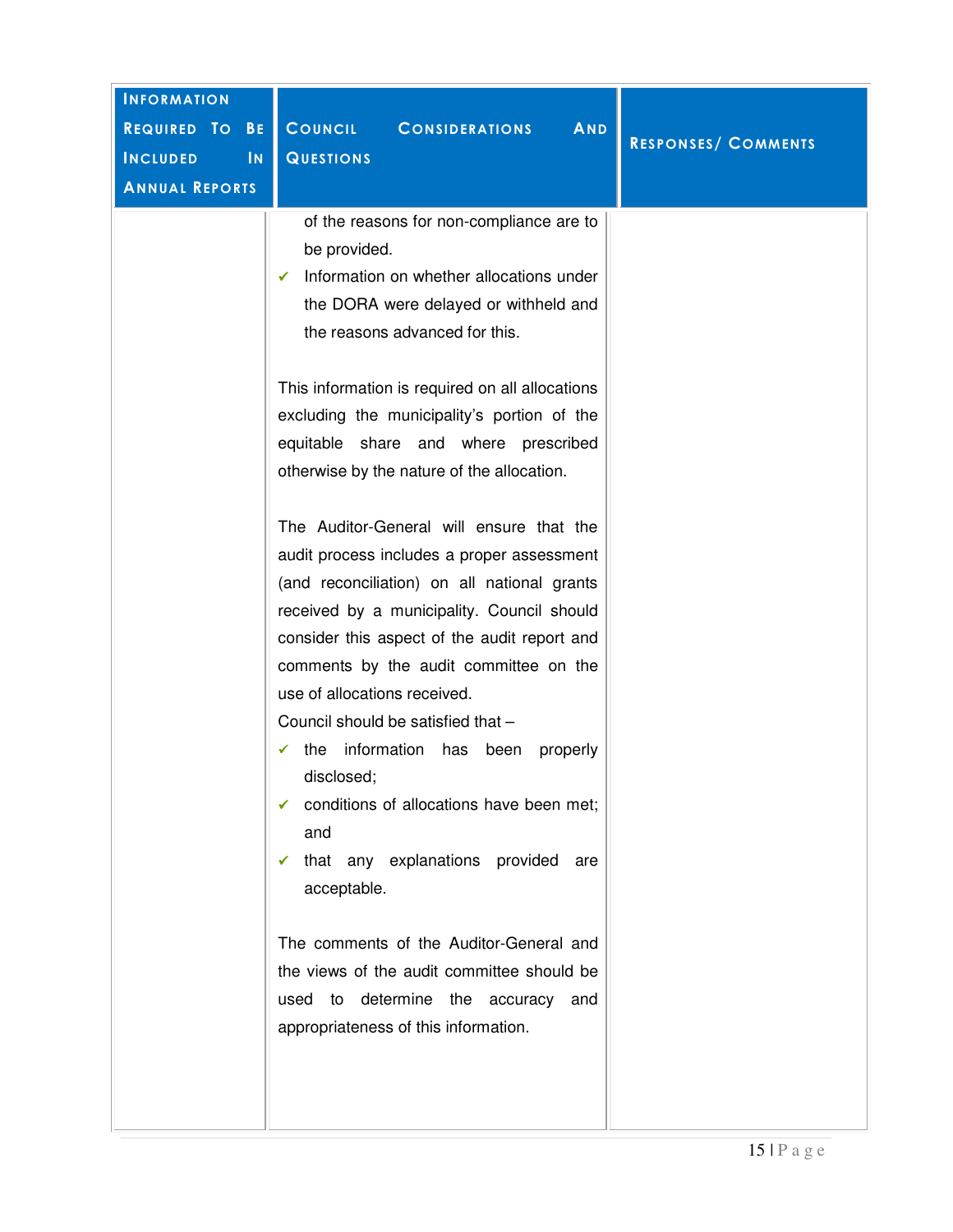| <b>INFORMATION</b>                         |                                                         |                                 |
|--------------------------------------------|---------------------------------------------------------|---------------------------------|
| REQUIRED TO BE                             | <b>COUNCIL</b><br><b>AND</b><br><b>CONSIDERATIONS</b>   | <b>RESPONSES/ COMMENTS</b>      |
| <b>INCLUDED</b><br>$\overline{\mathsf{N}}$ | <b>QUESTIONS</b>                                        |                                 |
| <b>ANNUAL REPORTS</b>                      |                                                         |                                 |
|                                            |                                                         |                                 |
| 3. Disclosures in                          | <b>Considerations relating to section 124</b>           |                                 |
| notes to AFS                               |                                                         |                                 |
| Information                                | Information on the following items is to be             | Yes.                            |
| relating to benefits                       | included in the notes to the annual report              | Refer to Note 29 of the Annual  |
| paid<br>by                                 | and AFS:                                                | Report.                         |
| municipality<br>and                        | $\checkmark$ salaries, allowances and benefits of       |                                 |
| entity<br>to                               | political office bearers, councillors and               | Refer to Notes 29 of the Annual |
| councillors,                               | boards of directors, whether financial or               | Report.                         |
| directors<br>and                           | in kind;                                                |                                 |
| officials.                                 | $\checkmark$ any arrears owed by individual councillors |                                 |
|                                            | to the municipality or entity for rates and             |                                 |
|                                            | services, which at any time were                        |                                 |
|                                            | outstanding for more than 90 days,                      | N/A                             |
|                                            | including the names of councillors;                     |                                 |
|                                            | $\checkmark$ salaries allowances and benefits of the    |                                 |
|                                            | municipal manager, CEO of a municipal                   |                                 |
|                                            | entity, CFO and every senior manager;                   |                                 |
|                                            | contributions for pensions and medical<br>✓             |                                 |
|                                            | aid;                                                    |                                 |
|                                            | $\checkmark$ travel,<br>motor<br>accommodation,<br>car, |                                 |
|                                            | subsistence and other allowances;                       |                                 |
|                                            | housing benefits and allowances;<br>✔                   |                                 |
|                                            | overtime payments;<br>✔                                 |                                 |
|                                            | loans and advances, and;<br>✔                           |                                 |
|                                            | any other type of benefit or allowance<br>✓             |                                 |
|                                            | related to staff.                                       |                                 |
|                                            | Council should be satisfied that -                      |                                 |
|                                            | the information has been properly<br>$\checkmark$       |                                 |
|                                            | disclosed;                                              |                                 |
|                                            | conditions of allocations have been<br>$\checkmark$     |                                 |
|                                            | met; and                                                |                                 |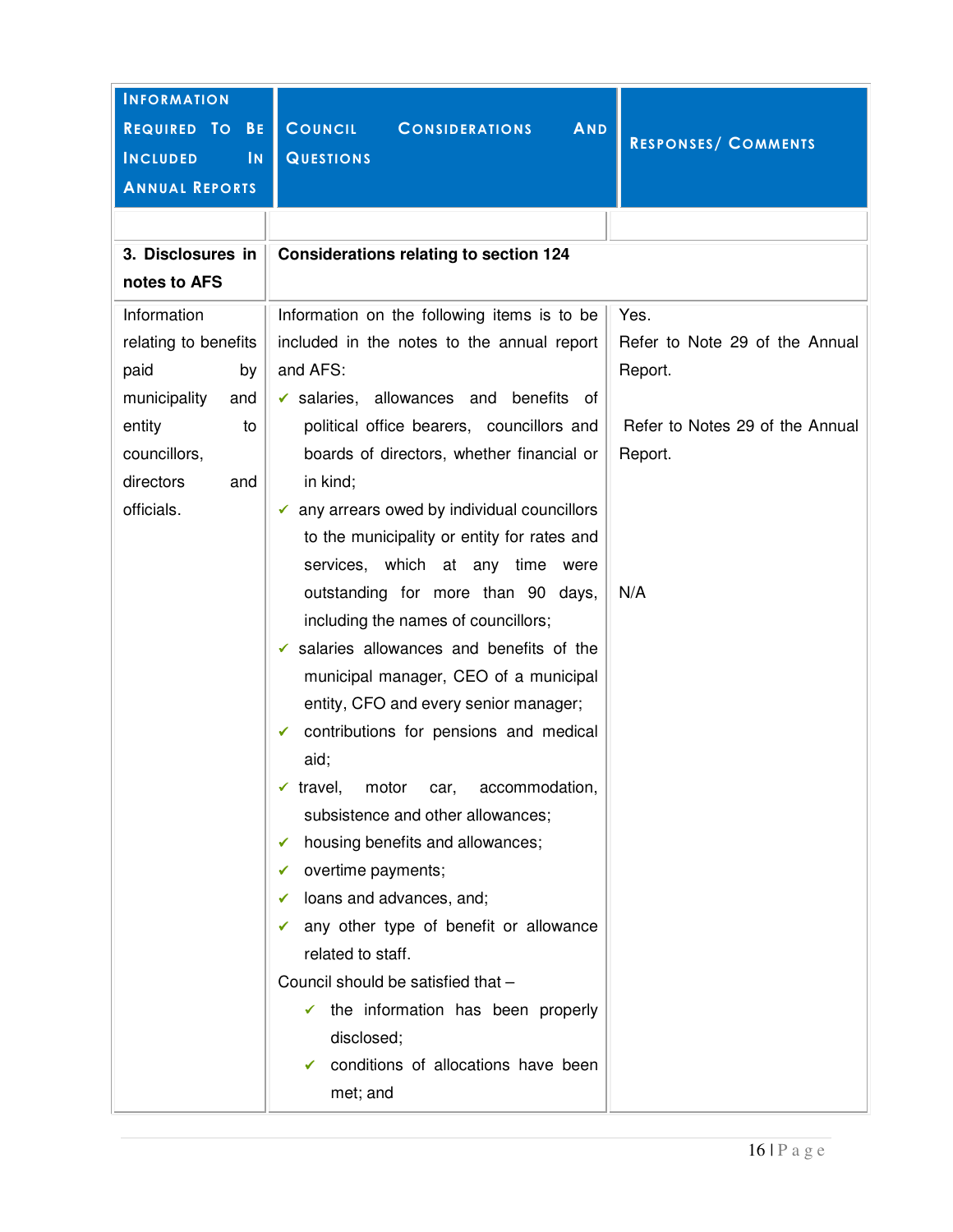| <b>INFORMATION</b>                                                                       |                                                                                                                                                                                                                                                                                                                                                                                                                                                                                                                                                                                                                                                                                                                                                                                                                                                                                                                                                                           |                                                     |
|------------------------------------------------------------------------------------------|---------------------------------------------------------------------------------------------------------------------------------------------------------------------------------------------------------------------------------------------------------------------------------------------------------------------------------------------------------------------------------------------------------------------------------------------------------------------------------------------------------------------------------------------------------------------------------------------------------------------------------------------------------------------------------------------------------------------------------------------------------------------------------------------------------------------------------------------------------------------------------------------------------------------------------------------------------------------------|-----------------------------------------------------|
| REQUIRED TO BE                                                                           | <b>COUNCIL</b><br><b>CONSIDERATIONS</b><br>AND                                                                                                                                                                                                                                                                                                                                                                                                                                                                                                                                                                                                                                                                                                                                                                                                                                                                                                                            |                                                     |
| <b>INCLUDED</b><br>$\overline{\mathsf{N}}$                                               | <b>QUESTIONS</b>                                                                                                                                                                                                                                                                                                                                                                                                                                                                                                                                                                                                                                                                                                                                                                                                                                                                                                                                                          | <b>RESPONSES/ COMMENTS</b>                          |
| <b>ANNUAL REPORTS</b>                                                                    |                                                                                                                                                                                                                                                                                                                                                                                                                                                                                                                                                                                                                                                                                                                                                                                                                                                                                                                                                                           |                                                     |
|                                                                                          | that any explanations provided are<br>acceptable.<br>The comments of the Auditor-General and<br>the views of the audit committee should be<br>determine the accuracy<br>used<br>to<br>and<br>appropriateness of this information.                                                                                                                                                                                                                                                                                                                                                                                                                                                                                                                                                                                                                                                                                                                                         |                                                     |
| <b>Municipal</b><br>4.<br><b>Performance</b>                                             | <b>Considerations</b>                                                                                                                                                                                                                                                                                                                                                                                                                                                                                                                                                                                                                                                                                                                                                                                                                                                                                                                                                     |                                                     |
| The<br>annual<br>performance<br>reports<br>of<br>the<br>municipality<br>and<br>entities. | Section 46, MSA requires municipalities to<br>submit a performance report reflecting the<br>performance of the municipality and each<br>service provider, a comparison of the<br>performance with targets set for the previous<br>year and measures taken to improve<br>performance. The report must form part of<br>the annual report. Questions that may be<br>considered are -<br>Has the<br>performance<br>report<br>been<br>included in the annual report?<br>Have all the performance targets set in<br>the budgets, SDBIP, service agreements<br>etc, been included in the report?<br>Does the performance evaluation in the<br>✔<br>annual<br>report<br>actual<br>compare<br>performance with targets expressed in<br>the budgets and SDBIP approved for the<br>financial year?<br>In terms of key functions or services, how<br>has each performed? E.g. have backlogs for<br>water, sanitation, and electricity been<br>reduced? What are the refuse collection | Yes.<br>Refer to Chapter 4 of the Annual<br>Report. |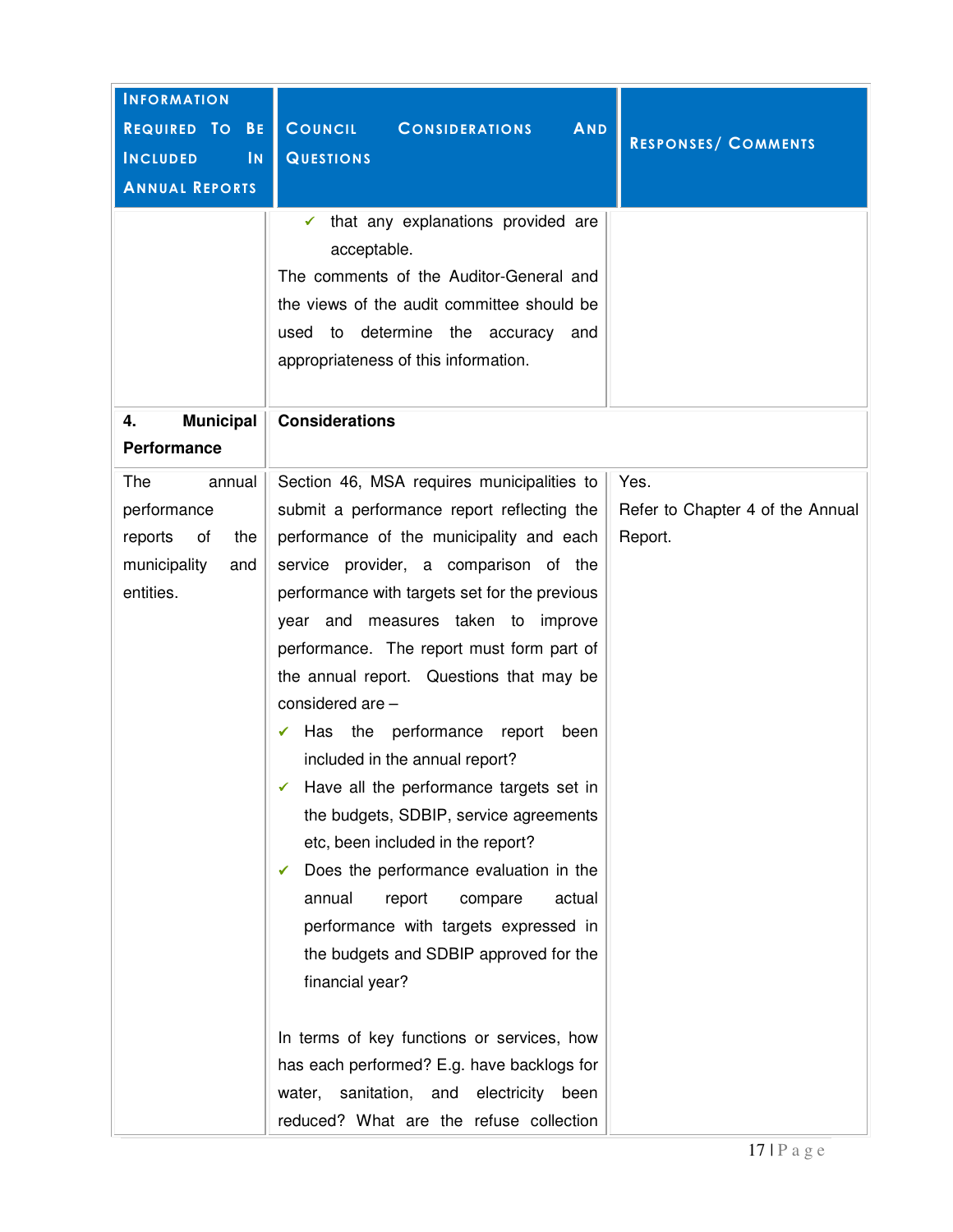| <b>INFORMATION</b>                         |                                                                                                                                                                                                                                                                                                                                                                                                                                                                                                                                                                                                                                                                                                                                                                                                                                                                                                                                                                                                                                                                                                                                                                                                                                                                                                                                                                |                            |
|--------------------------------------------|----------------------------------------------------------------------------------------------------------------------------------------------------------------------------------------------------------------------------------------------------------------------------------------------------------------------------------------------------------------------------------------------------------------------------------------------------------------------------------------------------------------------------------------------------------------------------------------------------------------------------------------------------------------------------------------------------------------------------------------------------------------------------------------------------------------------------------------------------------------------------------------------------------------------------------------------------------------------------------------------------------------------------------------------------------------------------------------------------------------------------------------------------------------------------------------------------------------------------------------------------------------------------------------------------------------------------------------------------------------|----------------------------|
| REQUIRED TO<br><b>BE</b>                   | <b>COUNCIL</b><br><b>CONSIDERATIONS</b><br><b>AND</b>                                                                                                                                                                                                                                                                                                                                                                                                                                                                                                                                                                                                                                                                                                                                                                                                                                                                                                                                                                                                                                                                                                                                                                                                                                                                                                          |                            |
| <b>INCLUDED</b><br>$\overline{\mathsf{N}}$ | <b>QUESTIONS</b>                                                                                                                                                                                                                                                                                                                                                                                                                                                                                                                                                                                                                                                                                                                                                                                                                                                                                                                                                                                                                                                                                                                                                                                                                                                                                                                                               | <b>RESPONSES/ COMMENTS</b> |
| <b>ANNUAL REPORTS</b>                      |                                                                                                                                                                                                                                                                                                                                                                                                                                                                                                                                                                                                                                                                                                                                                                                                                                                                                                                                                                                                                                                                                                                                                                                                                                                                                                                                                                |                            |
|                                            | volumes, library usage statistics etc?<br>what extent<br>has<br>performance<br>To<br>achieved targets set by council?<br>the council satisfied with<br>the<br>ls.<br>✔<br>performance levels achieved?<br>satisfied<br>the<br>community<br>with<br>Is<br>✔<br>performance?<br>Has<br>customer<br>a<br>satisfaction survey been undertaken<br>and, if so, how do the results align with<br>the annual report contents? What were<br>the outcomes of public consultation and<br>public hearings?<br>What actions have been taken and<br>planned to improve performance?<br>Is the council satisfied with actions to<br>✓<br>improve performance?<br>Did the targets set in the budgets,<br>✓<br>SDBIP agree with the targets set in the<br>performance contracts of the municipal<br>manager and each senior manager?<br>Does the report evaluate the efficiency of<br>✔<br>mechanisms applied to deliver<br>the<br>performance outcomes?<br>Taking into account the audit report and<br>opinion and the views of the audit<br>committee, is performance considered to<br>be efficient and effective?<br>To what extent have actions planned for<br>✔<br>the previous year been carried over to<br>the financial year reported upon?<br>Have any actions planned in the<br>✔<br>reported year been carried over to the<br>current or future years? If so are any |                            |
|                                            |                                                                                                                                                                                                                                                                                                                                                                                                                                                                                                                                                                                                                                                                                                                                                                                                                                                                                                                                                                                                                                                                                                                                                                                                                                                                                                                                                                |                            |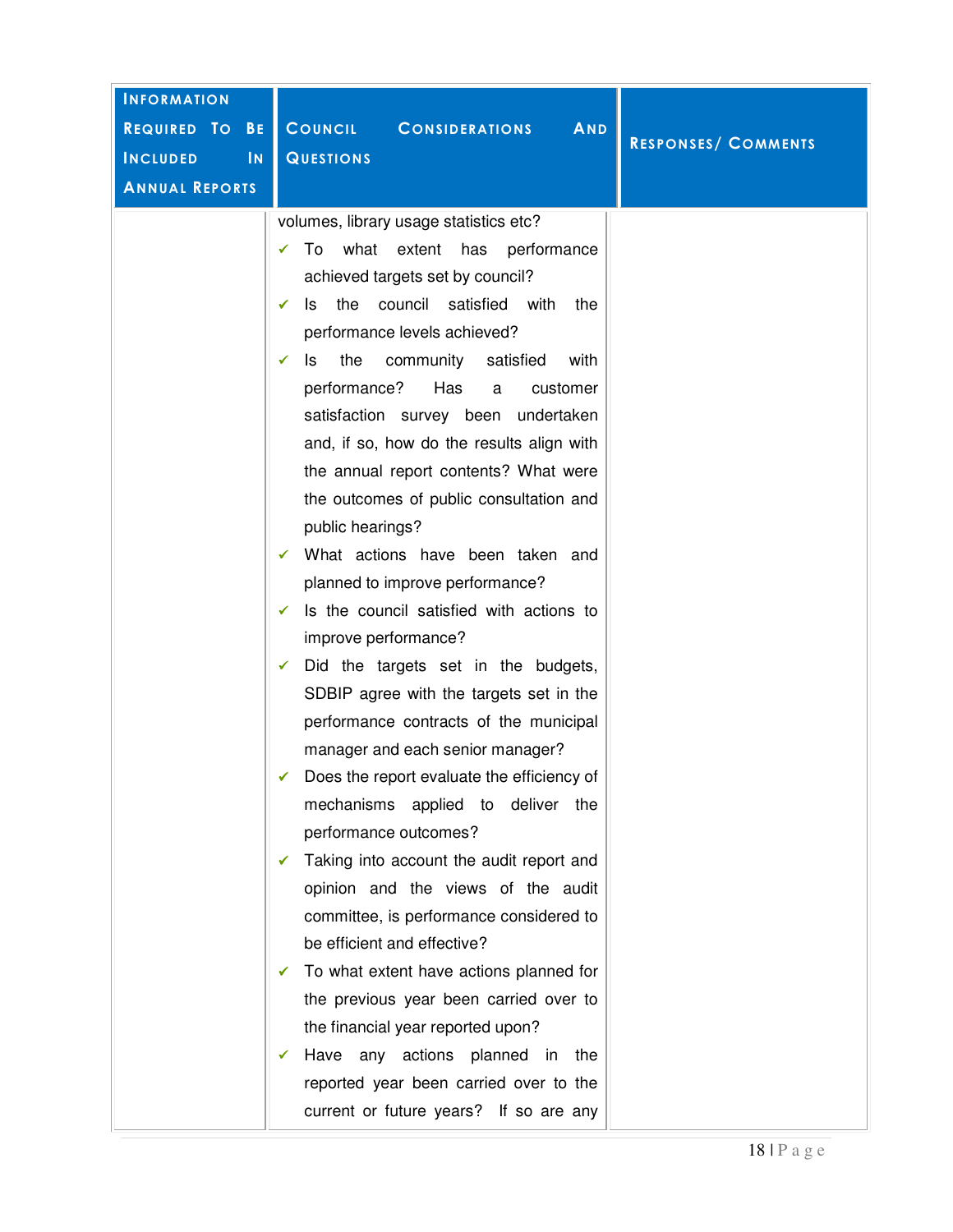| <b>INFORMATION</b><br>REQUIRED TO<br><b>BE</b><br><b>INCLUDED</b><br>$\overline{\mathsf{N}}$<br><b>ANNUAL REPORTS</b> | <b>COUNCIL</b><br><b>CONSIDERATIONS</b><br>AND<br><b>QUESTIONS</b><br>explanations been<br>provided<br>by<br>the<br>municipal<br>manager<br>these<br>and<br>are<br>satisfactory?                                                                                                                                                                                                                                                                                                                                                                                       | <b>RESPONSES/ COMMENTS</b>                           |
|-----------------------------------------------------------------------------------------------------------------------|------------------------------------------------------------------------------------------------------------------------------------------------------------------------------------------------------------------------------------------------------------------------------------------------------------------------------------------------------------------------------------------------------------------------------------------------------------------------------------------------------------------------------------------------------------------------|------------------------------------------------------|
|                                                                                                                       | Council<br>should<br>comment<br>draw<br>and<br>conclusions on information and explanations<br>provided.                                                                                                                                                                                                                                                                                                                                                                                                                                                                |                                                      |
| Audit reports<br>on<br>performance.                                                                                   | Section 45, MSA requires that the Auditor-<br>audit<br>General<br>must<br>the<br>results<br>0t<br>performance measurements, as part of the<br>internal auditing processes and annually.<br>Have the recommendations of internal audit<br>been acted on during the financial year?<br>Have recommendations by internal audit<br>and/or the auditor-general been included in<br>action plans to improve performance in the<br>following year?                                                                                                                            | Refer to Chapter 6, of the Annual<br>Report.         |
| Performance<br>οf<br>municipal entities<br>municipal<br>and<br>service providers.                                     | The annual report of the municipality should<br>provide an assessment of the performance<br>of the municipal entities and all contracted<br>service providers. This is in addition to the<br>separate annual reports of the entities.<br>The report should evaluate the effectiveness<br>of these services and whether alternative<br>mechanisms should be considered.<br>Is the council satisfied with the evaluation<br>and conclusions of the municipality?<br>What<br>other<br>actions<br>considered<br>are<br>necessary to be taken by the accounting<br>officer? | Yes.<br>Refer to Chapter 4, of the Annual<br>Report. |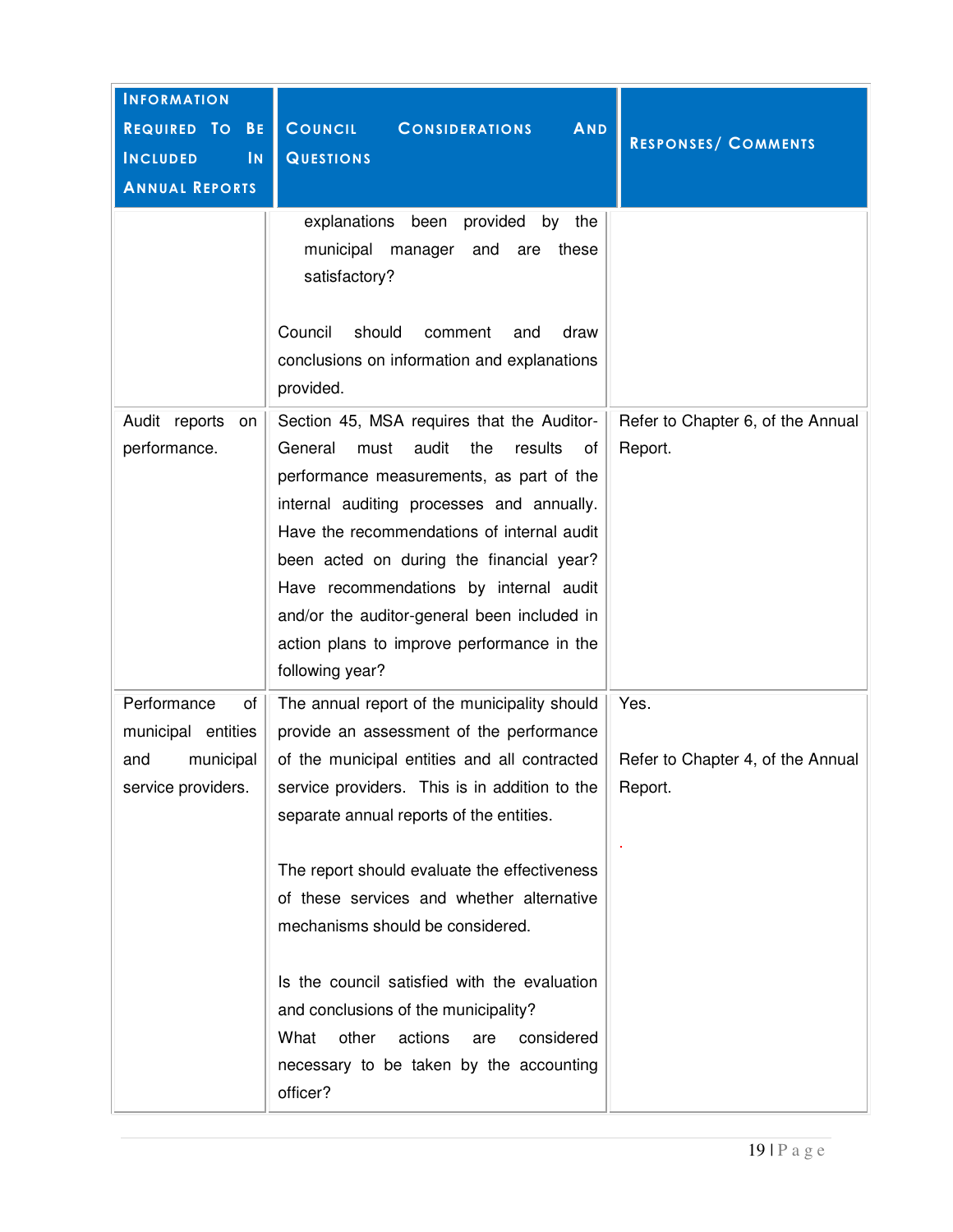| <b>INFORMATION</b><br>REQUIRED TO<br><b>BE</b><br><b>INCLUDED</b><br>$\overline{\mathsf{N}}$<br><b>ANNUAL REPORTS</b> | COUNCIL<br><b>CONSIDERATIONS</b><br>AND<br><b>QUESTIONS</b>                                                                                                                                                                                                                                                                                                                                                                                                  | <b>RESPONSES/ COMMENTS</b>                             |
|-----------------------------------------------------------------------------------------------------------------------|--------------------------------------------------------------------------------------------------------------------------------------------------------------------------------------------------------------------------------------------------------------------------------------------------------------------------------------------------------------------------------------------------------------------------------------------------------------|--------------------------------------------------------|
| 5.<br>General<br>information                                                                                          | The following general information is required to be disclosed in the annual<br>report.                                                                                                                                                                                                                                                                                                                                                                       |                                                        |
| Relevant<br>information<br>on<br>municipal entities.                                                                  | should<br>disclose<br>all<br>The<br>municipality<br>information relating to the municipal entities<br>under the sole or effective control of the<br>Information to be disclosed<br>municipality.<br>includes names and types of entities,<br>members of the board, addresses, and<br>contact details for entities, the purpose of<br>the entity, the functions, and services<br>provided the type and term of service level<br>agreements with the entities. | Not applicable.<br>There are no<br>municipal entities. |
| The use of any<br>funding<br>donor<br>support.                                                                        | What donor funding has the municipality<br>received?<br>Have the purposes and the management<br>agreements for the<br>funding<br>been<br>properly agreed upon?<br>Have the funds been used in accordance<br>with agreements?<br>Have the objectives been achieved?<br>Has the use of funds been effective in<br>improving services to the community?<br>What actions need to be taken to<br>✓<br>improve utilisation of the funds?                           | Not Applicable. No donor funding<br>was received.      |
| Agreements,<br>contracts<br>and<br>under<br>projects<br>Private-Public-<br>Partnerships.                              | Information similar to the details of municipal<br>entities should be provided.<br>Council should ensure that all details have<br>been supplied.                                                                                                                                                                                                                                                                                                             | Not applicable.                                        |
| Service<br>delivery                                                                                                   | This may be a high level summary, in                                                                                                                                                                                                                                                                                                                                                                                                                         | Refer to Chapter 4 of the Annual                       |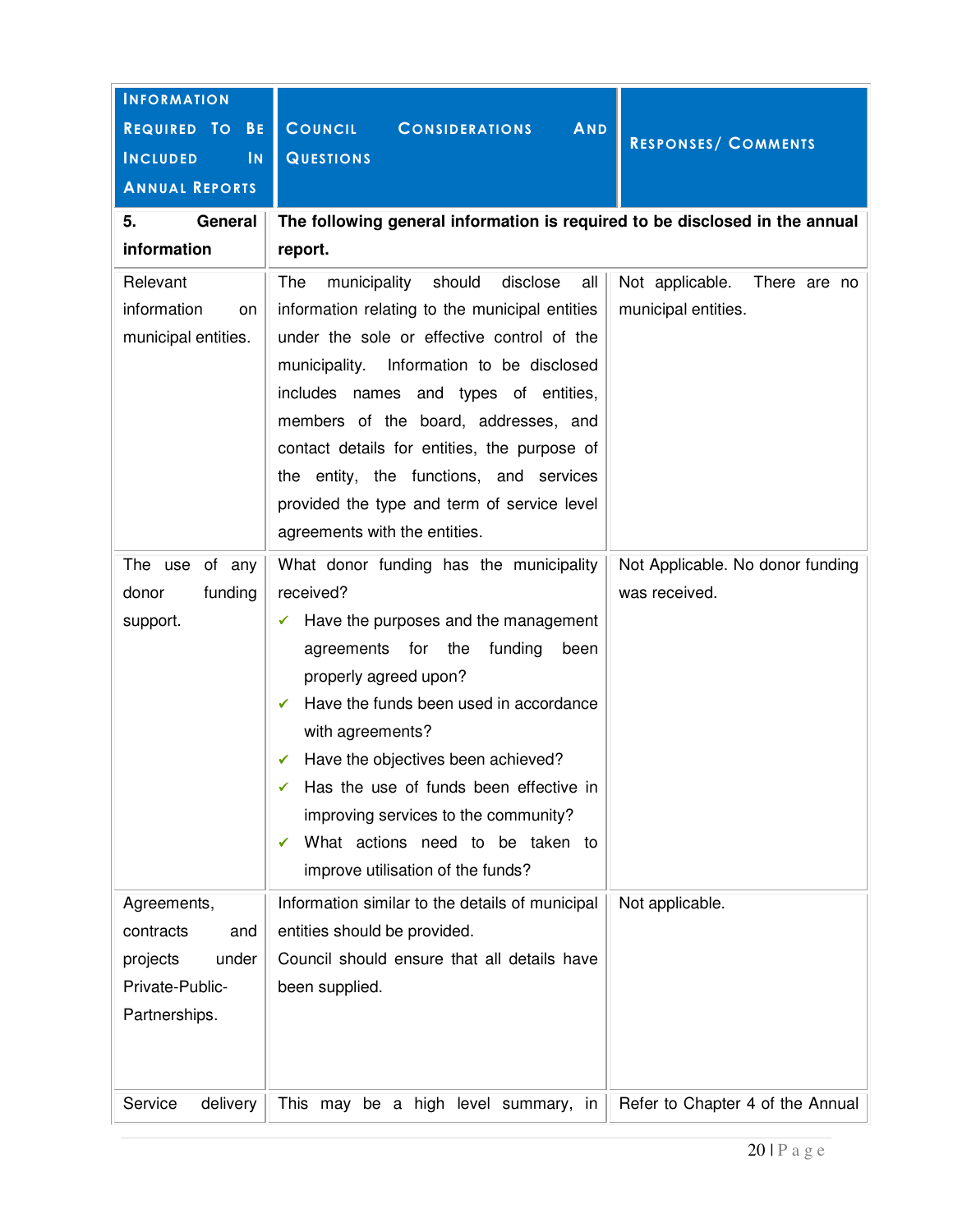| <b>INFORMATION</b><br>REQUIRED TO<br><b>BE</b><br><b>INCLUDED</b><br>$\mathsf{IN}$<br><b>ANNUAL REPORTS</b>                                                                                                                | COUNCIL<br><b>AND</b><br><b>CONSIDERATIONS</b><br><b>QUESTIONS</b>                                                                                                                                                                                                                                                                                                                                                                                                                                                                                                                                    | <b>RESPONSES/ COMMENTS</b> |
|----------------------------------------------------------------------------------------------------------------------------------------------------------------------------------------------------------------------------|-------------------------------------------------------------------------------------------------------------------------------------------------------------------------------------------------------------------------------------------------------------------------------------------------------------------------------------------------------------------------------------------------------------------------------------------------------------------------------------------------------------------------------------------------------------------------------------------------------|----------------------------|
| performance<br>on<br>services<br>key<br>provided.                                                                                                                                                                          | detailed<br>information<br>addition<br>to<br>on<br>which<br>performance,<br>sets<br>out<br>overall<br>performance under the strategic objectives<br>of the municipality. Overall results on the<br>strategic functions and services should be<br>summarised. This should cover all services<br>whether<br>provided<br>by the municipality,<br>entities or external mechanisms.<br>Council may draw conclusions on the overall<br>performance of the municipality.<br>information may be found in an<br><b>This</b><br>executive summary section of the annual<br>report and or in statistical tables. | Report.                    |
| Information<br>on<br>long-term<br>contracts.                                                                                                                                                                               | Details of all long-term contracts including<br>levels of liability to the municipality should be<br>included.<br>Council<br>should<br>ensure<br>all<br>information is correctly supplied.                                                                                                                                                                                                                                                                                                                                                                                                            | Not applicable             |
| Information<br>technology<br>and<br>systems<br>purchases and the<br>effectiveness<br>οf<br>these systems in<br>delivery<br>the<br>οf<br>services and<br>for<br>ensuring<br>compliance<br>with<br>statutory<br>obligations. | Details of significant IT activities should be<br>outlined indicating the effectiveness of the IT<br>projects and the quality of IT services.<br>Council should consider how effectively the<br>services<br>facilitate<br>IT<br>and<br>support<br>performance of the municipality and whether<br>value for money has been obtained.<br>Details of any future IT proposals should be<br>summarised. Council should comment and<br>information<br>conclusions<br>draw<br>the<br>on<br>provided.                                                                                                         | Not applicable             |
| Three year capital<br>plan<br>for<br>addressing                                                                                                                                                                            | A summary of the long-term capital plans<br>and how these address the backlogs of<br>services in the municipality should<br>be                                                                                                                                                                                                                                                                                                                                                                                                                                                                        | Refer to Chapter 3         |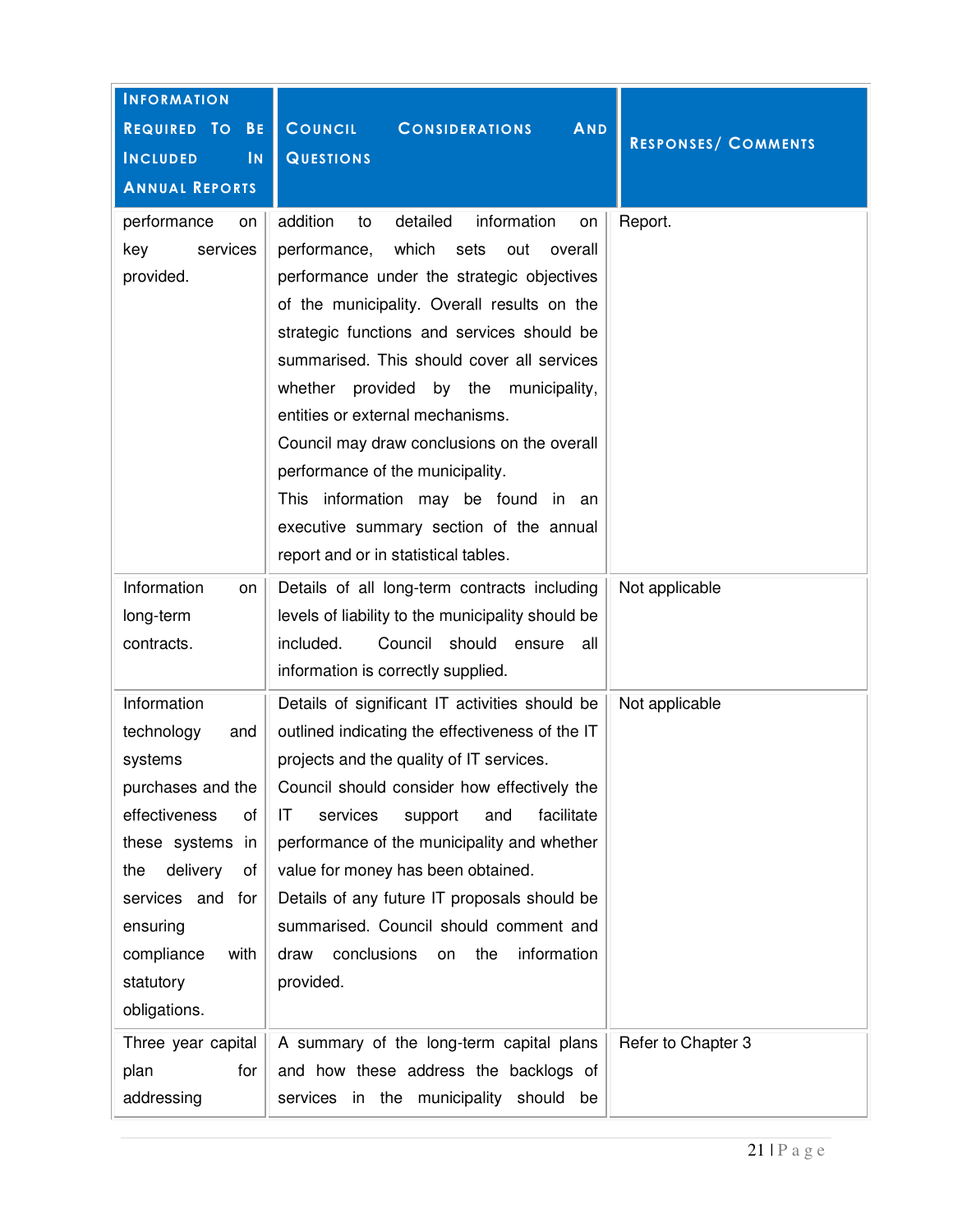| <b>INFORMATION</b><br>REQUIRED TO<br>BE<br><b>INCLUDED</b><br>IN<br><b>ANNUAL REPORTS</b>                 | COUNCIL<br><b>CONSIDERATIONS</b><br><b>AND</b><br><b>QUESTIONS</b>                                                                                                                                                                                                                                                                                                                                                                                                                                                                                               | <b>RESPONSES/ COMMENTS</b>                                                     |  |  |
|-----------------------------------------------------------------------------------------------------------|------------------------------------------------------------------------------------------------------------------------------------------------------------------------------------------------------------------------------------------------------------------------------------------------------------------------------------------------------------------------------------------------------------------------------------------------------------------------------------------------------------------------------------------------------------------|--------------------------------------------------------------------------------|--|--|
| infrastructure<br>backlogs in terms<br>of the Municipal<br>Infrastructure<br>(MIG)<br>Grant<br>framework. | provided.<br>This should include details of types and<br>of<br>scale<br>backlogs,<br>projected<br>cost<br>implications, strategies to address<br>the<br>plans<br>backlogs<br>and<br>proposed<br>and/or<br>approved. The summary here should cross<br>reference to the performance reports in the<br>annual report and also will be highlighted in<br>the coming budgets.<br>Council should consider whether the plans<br>appropriately address the backlogs and are<br>consistent with the strategic policy directions<br>of council and needs of the community. |                                                                                |  |  |
| 6. Other considerations recommended                                                                       |                                                                                                                                                                                                                                                                                                                                                                                                                                                                                                                                                                  |                                                                                |  |  |
| Timing of reports.                                                                                        | the<br>the<br>Was<br>report<br>tabled<br>in<br>time<br>prescribed?<br>Has a schedule for consideration of the<br>report been adopted?                                                                                                                                                                                                                                                                                                                                                                                                                            | Yes.                                                                           |  |  |
| Oversight<br>committee<br>or<br>other mechanism.                                                          | What mechanisms have been put in place to<br>prepare the oversight report?<br>Has a schedule for its completion and<br>tabling been adopted?                                                                                                                                                                                                                                                                                                                                                                                                                     | Yes.<br>The schedule was adopted.                                              |  |  |
| Payment<br>οf<br>performance<br>bonuses<br>to<br>municipal officials.                                     | Refer to Section 57 MSA as amended.<br>Bonuses based on performance may be<br>awarded to a municipal manager or a<br>directly<br>accountable<br>the<br>manager<br>to<br>municipal manager after the end of the<br>financial year and only after an evaluation of                                                                                                                                                                                                                                                                                                 | No performance bonuses were<br>paid<br>Section<br>57<br>to<br>any<br>Managers. |  |  |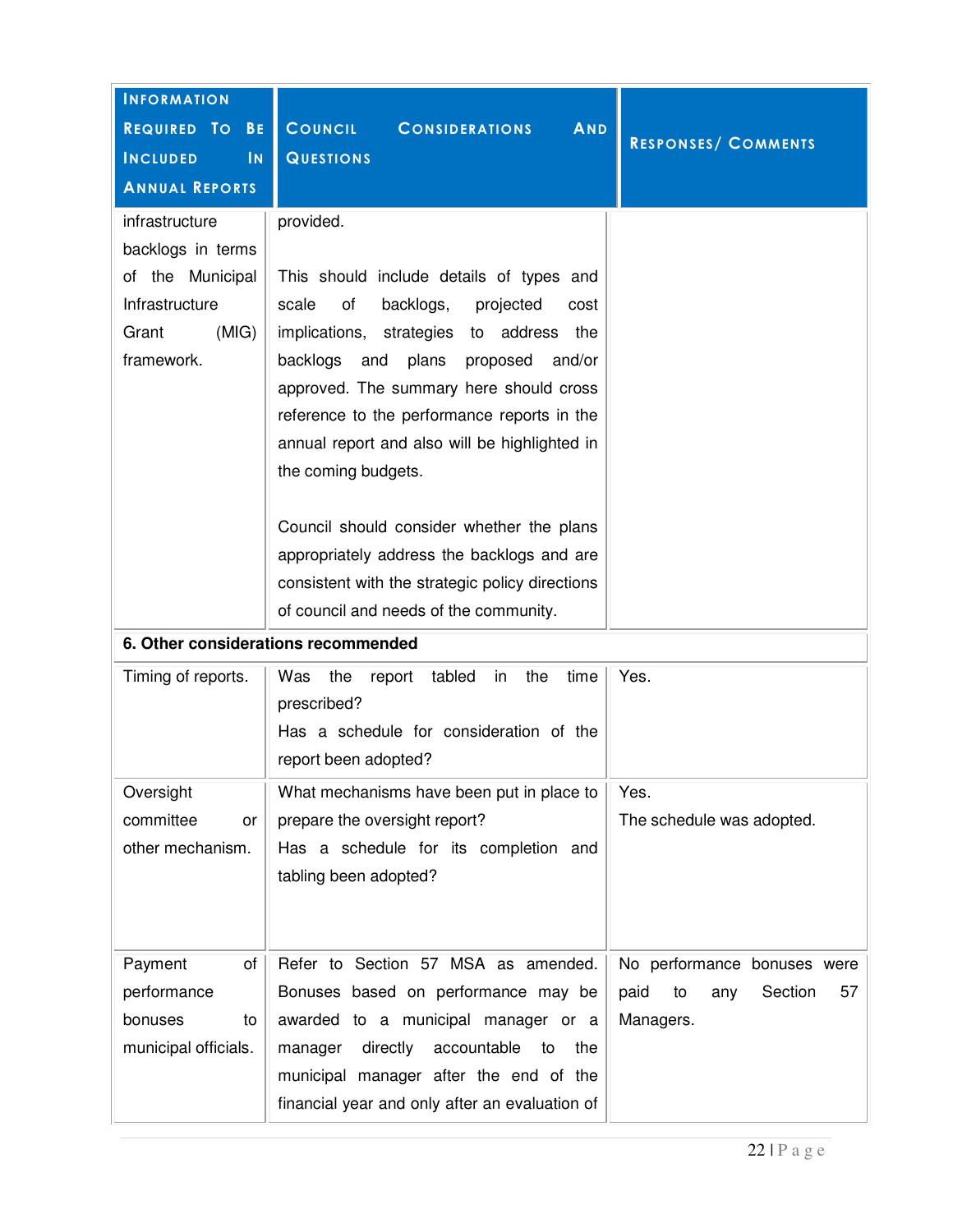| <b>INFORMATION</b>                         |                                                                                                                                                                                                                                                                                                                                                                                                                                                                                                                                                                                                                                                                                                                                                                                                                                                                                                                                                                                         |                            |
|--------------------------------------------|-----------------------------------------------------------------------------------------------------------------------------------------------------------------------------------------------------------------------------------------------------------------------------------------------------------------------------------------------------------------------------------------------------------------------------------------------------------------------------------------------------------------------------------------------------------------------------------------------------------------------------------------------------------------------------------------------------------------------------------------------------------------------------------------------------------------------------------------------------------------------------------------------------------------------------------------------------------------------------------------|----------------------------|
| REQUIRED TO BE                             | COUNCIL<br><b>CONSIDERATIONS</b><br><b>AND</b>                                                                                                                                                                                                                                                                                                                                                                                                                                                                                                                                                                                                                                                                                                                                                                                                                                                                                                                                          |                            |
| <b>INCLUDED</b><br>$\overline{\mathsf{N}}$ | <b>QUESTIONS</b>                                                                                                                                                                                                                                                                                                                                                                                                                                                                                                                                                                                                                                                                                                                                                                                                                                                                                                                                                                        | <b>RESPONSES/ COMMENTS</b> |
| <b>ANNUAL REPORTS</b>                      |                                                                                                                                                                                                                                                                                                                                                                                                                                                                                                                                                                                                                                                                                                                                                                                                                                                                                                                                                                                         |                            |
|                                            | of<br>performance<br>and<br>approval<br>such<br>evaluation<br>by<br>the<br>municipal<br>council.<br>Preferably such evaluation should<br>be<br>considered along with the annual report.<br>The basis upon which performance is<br>evaluated for payment of bonuses should be<br>reconciled with the municipal performance<br>reported in the annual report.<br>Have bonuses<br>been paid based<br>on<br>achievements of agreed outputs and after<br>consideration of the annual report by<br>council?<br>$\checkmark$ If so has a proper evaluation of<br>performance been undertaken?<br>Was the evaluation approved<br>by<br>council?<br>$\checkmark$ Does the performance evaluation align<br>and reconcile with the performance<br>reported in the annual report? If not,<br>what reasons have been given for non-<br>reporting of the basis of evaluation in the<br>annual report?<br>Are the payments justified in terms of<br>✔<br>performance reported in the annual<br>report? |                            |
| Overtime Policy.                           | An approved overtime policy could not be<br>produced during the audit.<br>However, a<br>number of employees worked overtime in<br>the current year.                                                                                                                                                                                                                                                                                                                                                                                                                                                                                                                                                                                                                                                                                                                                                                                                                                     | Not Applicable.            |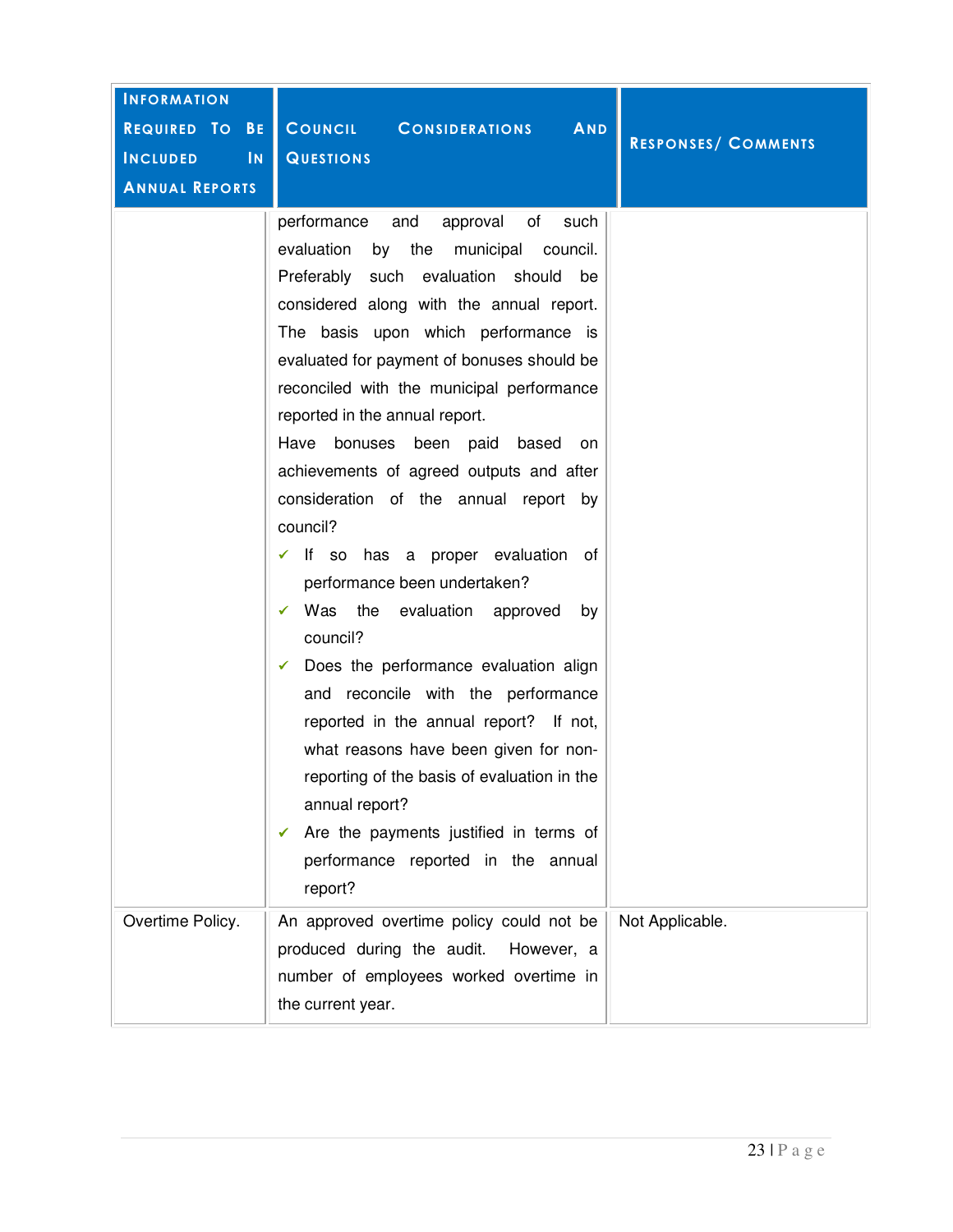# **7. CONCLUSION**

The onerous requirements of so many legislative mandates, makes it difficult to achieve an unqualified report, a feat that very few municipalities achieve in South Africa. This achievement is recognised by the Oversight Committee.

The Oversight Committee commends Council, the Municipal Manager, the Senior Managers and all staff at eMadlangeni Local Municipality on the strides made towards good governance. However, much needs to be done in planning and reporting on performance information as the 2016/17 financial year was one of the most challenging year where the municipality did not have senior management stability and the 2017/18 financial year must target focussed attention in this area.

Having performed the following tasks:

- Reviewed and analysed of the Annual Report;
- $\checkmark$  Invited, received, and considered inputs from Councilors and Portfolio Committees, on the Annual Report;
- $\checkmark$  Considered that no written comments were received on the Annual Report from the public consultation process;
- $\checkmark$  Conducted Public Hearings to allow the local community or any organs of state to make representations on the Annual Report;
- $\checkmark$  Received and considered Council's Audit Committee views and comments on the annual financial statements and the performance report; and
- $\checkmark$  Prepared the draft Oversight Report, taking into consideration, the views and inputs of the public, representatives of the Auditor-General, organs of state, Council's Audit Committee and Councilors;

The Oversight Committee has pleasure in presenting the Oversight Report to Council to consider one of the following resolutions and then to be forwarded to the relevant Departments and Provincial Legislature: